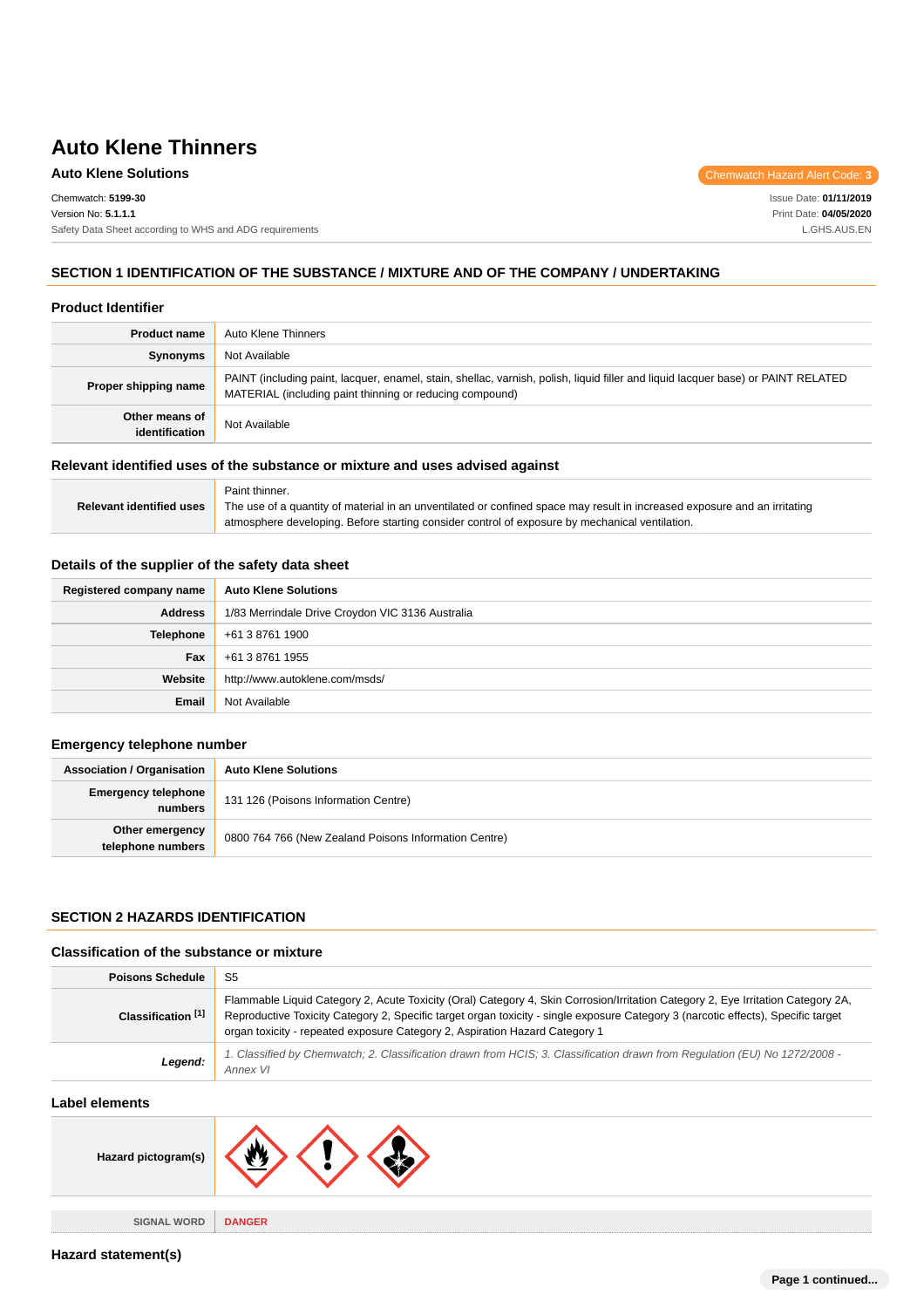| H <sub>225</sub> | Highly flammable liquid and vapour.                                |  |
|------------------|--------------------------------------------------------------------|--|
| H302             | Harmful if swallowed.                                              |  |
| H315             | Causes skin irritation.                                            |  |
| H319             | Causes serious eye irritation.                                     |  |
| H361d            | Suspected of damaging the unborn child.                            |  |
| H336             | May cause drowsiness or dizziness.                                 |  |
| H373             | May cause damage to organs through prolonged or repeated exposure. |  |
| H304             | May be fatal if swallowed and enters airways.                      |  |

### **Precautionary statement(s) Prevention**

| P201 | Obtain special instructions before use.                                           |  |
|------|-----------------------------------------------------------------------------------|--|
| P210 | Keep away from heat/sparks/open flames/hot surfaces. - No smoking.                |  |
| P260 | Do not breathe mist/vapours/spray.                                                |  |
| P271 | Use only outdoors or in a well-ventilated area.                                   |  |
| P280 | Wear protective gloves/protective clothing/eye protection/face protection.        |  |
| P240 | Ground/bond container and receiving equipment.                                    |  |
| P241 | Use explosion-proof electrical/ventilating/lighting/intrinsically safe equipment. |  |
| P242 | Use only non-sparking tools.                                                      |  |
| P243 | Take precautionary measures against static discharge.                             |  |
| P270 | Do not eat, drink or smoke when using this product.                               |  |

### **Precautionary statement(s) Response**

| P301+P310      | IF SWALLOWED: Immediately call a POISON CENTER or doctor/physician.                                                              |  |  |  |
|----------------|----------------------------------------------------------------------------------------------------------------------------------|--|--|--|
| P308+P313      | IF exposed or concerned: Get medical advice/attention.                                                                           |  |  |  |
| P321           | Specific treatment (see advice on this label).                                                                                   |  |  |  |
| P331           | Do NOT induce vomiting.                                                                                                          |  |  |  |
| P362           | Take off contaminated clothing and wash before reuse.                                                                            |  |  |  |
| P370+P378      | In case of fire: Use alcohol resistant foam or normal protein foam for extinction.                                               |  |  |  |
| P305+P351+P338 | IF IN EYES: Rinse cautiously with water for several minutes. Remove contact lenses, if present and easy to do. Continue rinsing. |  |  |  |
| P337+P313      | If eye irritation persists: Get medical advice/attention.                                                                        |  |  |  |
| P301+P312      | IF SWALLOWED: Call a POISON CENTER or doctor/physician if you feel unwell.                                                       |  |  |  |
| P302+P352      | IF ON SKIN: Wash with plenty of water and soap.                                                                                  |  |  |  |
| P303+P361+P353 | IF ON SKIN (or hair): Remove/Take off immediately all contaminated clothing. Rinse skin with water/shower.                       |  |  |  |
| P304+P340      | IF INHALED: Remove victim to fresh air and keep at rest in a position comfortable for breathing.                                 |  |  |  |
| P330           | Rinse mouth.                                                                                                                     |  |  |  |
| P332+P313      | If skin irritation occurs: Get medical advice/attention.                                                                         |  |  |  |

### **Precautionary statement(s) Storage**

| P403+P235 | Store in a well-ventilated place. Keep cool. |  |
|-----------|----------------------------------------------|--|
| P405      | locked up.                                   |  |

### **Precautionary statement(s) Disposal**

**P501** Dispose of contents/container to authorised hazardous or special waste collection point in accordance with any local regulation.

### **SECTION 3 COMPOSITION / INFORMATION ON INGREDIENTS**

## **Substances**

See section below for composition of Mixtures

### **Mixtures**

| <b>CAS No</b> | %[weight] | <b>Name</b>                                |
|---------------|-----------|--------------------------------------------|
| 64742-89-8.   | $30 - 60$ | naphtha petroleum, light aliphatic solvent |
| 108-88-3      | 30-60     | toluene                                    |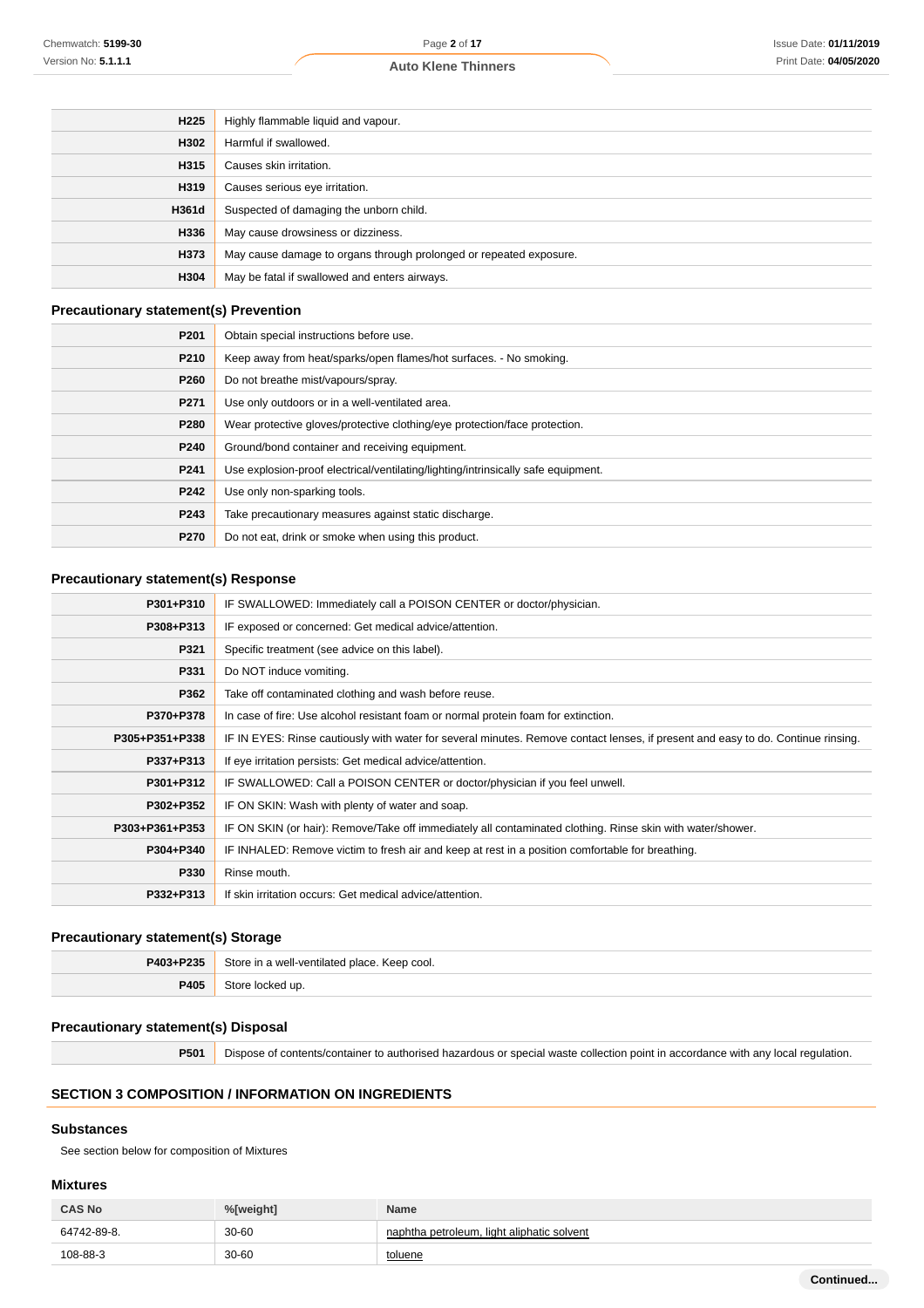## **SECTION 4 FIRST AID MEASURES**

### **Description of first aid measures**

| <b>Eye Contact</b>  | If this product comes in contact with the eyes:<br>▶ Wash out immediately with fresh running water.<br>Ensure complete irrigation of the eye by keeping eyelids apart and away from eye and moving the eyelids by occasionally<br>lifting the upper and lower lids.<br>▶ Seek medical attention without delay; if pain persists or recurs seek medical attention.<br>▶ Removal of contact lenses after an eye injury should only be undertaken by skilled personnel.                                                                                                                                                                                                                                                 |  |  |  |  |
|---------------------|----------------------------------------------------------------------------------------------------------------------------------------------------------------------------------------------------------------------------------------------------------------------------------------------------------------------------------------------------------------------------------------------------------------------------------------------------------------------------------------------------------------------------------------------------------------------------------------------------------------------------------------------------------------------------------------------------------------------|--|--|--|--|
| <b>Skin Contact</b> | If skin contact occurs:<br>Inmediately remove all contaminated clothing, including footwear.<br>Flush skin and hair with running water (and soap if available).<br>▶ Seek medical attention in event of irritation.                                                                                                                                                                                                                                                                                                                                                                                                                                                                                                  |  |  |  |  |
| <b>Inhalation</b>   | If fumes or combustion products are inhaled remove from contaminated area.<br>Lay patient down. Keep warm and rested.<br>▶ Prostheses such as false teeth, which may block airway, should be removed, where possible, prior to initiating first aid<br>procedures.<br>Apply artificial respiration if not breathing, preferably with a demand valve resuscitator, bag-valve mask device, or pocket<br>mask as trained. Perform CPR if necessary.<br>Transport to hospital, or doctor.                                                                                                                                                                                                                                |  |  |  |  |
| Ingestion           | If swallowed do <b>NOT</b> induce vomiting.<br>If vomiting occurs, lean patient forward or place on left side (head-down position, if possible) to maintain open airway and<br>prevent aspiration.<br>• Observe the patient carefully.<br>▶ Never give liquid to a person showing signs of being sleepy or with reduced awareness; i.e. becoming unconscious.<br>► Give water to rinse out mouth, then provide liquid slowly and as much as casualty can comfortably drink.<br>▶ Seek medical advice.<br>Avoid giving milk or oils.<br>Avoid giving alcohol.<br>If spontaneous vomiting appears imminent or occurs, hold patient's head down, lower than their hips to help avoid possible<br>aspiration of vomitus. |  |  |  |  |

### **Indication of any immediate medical attention and special treatment needed**

Any material aspirated during vomiting may produce lung injury. Therefore emesis should not be induced mechanically or pharmacologically. Mechanical means should be used if it is considered necessary to evacuate the stomach contents; these include gastric lavage after endotracheal intubation. If spontaneous vomiting has occurred after ingestion, the patient should be monitored for difficult breathing, as adverse effects of aspiration into the lungs may be delayed up to 48 hours. Treat symptomatically.

Following acute or short term repeated exposures to toluene:

- ▶ Toluene is absorbed across the alveolar barrier, the blood/air mixture being 11.2/15.6 (at 37 degrees C.) The concentration of toluene, in expired breath, is of the order of 18 ppm following sustained exposure to 100 ppm. The tissue/blood proportion is 1/3 except in adipose where the proportion is 8/10.
- Metabolism by microsomal mono-oxygenation, results in the production of hippuric acid. This may be detected in the urine in amounts between 0.5 and 2.5 g/24 hr which represents, on average 0.8 gm/gm of creatinine. The biological half-life of hippuric acid is in the order of 1-2 hours.
- Primary threat to life from ingestion and/or inhalation is respiratory failure.
- Patients should be quickly evaluated for signs of respiratory distress (eg cyanosis, tachypnoea, intercostal retraction, obtundation) and given oxygen. Patients with inadequate tidal volumes or poor arterial blood gases (pO2 <50 mm Hg or pCO2 > 50 mm Hg) should be intubated.
- Arrhythmias complicate some hydrocarbon ingestion and/or inhalation and electrocardiographic evidence of myocardial damage has been reported; intravenous lines and cardiac monitors should be established in obviously symptomatic patients. The lungs excrete inhaled solvents, so that hyperventilation improves clearance.
- A chest x-ray should be taken immediately after stabilisation of breathing and circulation to document aspiration and detect the presence of pneumothorax. Epinephrine (adrenaline) is not recommended for treatment of bronchospasm because of potential myocardial sensitisation to catecholamines. Inhaled
- cardioselective bronchodilators (e.g. Alupent, Salbutamol) are the preferred agents, with aminophylline a second choice.
- **Lavage is indicated in patients who require decontamination; ensure use.**

#### BIOLOGICAL EXPOSURE INDEX - BEI

These represent the determinants observed in specimens collected from a healthy worker exposed at the Exposure Standard (ES or TLV):

| Determinant            | Index              | Sampling Time                   | Comments |
|------------------------|--------------------|---------------------------------|----------|
| o-Cresol in urine      | $0.5$ mg/L         | End of shift                    |          |
| Hippuric acid in urine | 1.6 g/g creatinine | End of shift                    | B. NS    |
| Toluene in blood       | 0.05 mg/L          | Prior to last shift of workweek |          |

NS: Non-specific determinant; also observed after exposure to other material

B: Background levels occur in specimens collected from subjects NOT exposed

### **SECTION 5 FIREFIGHTING MEASURES**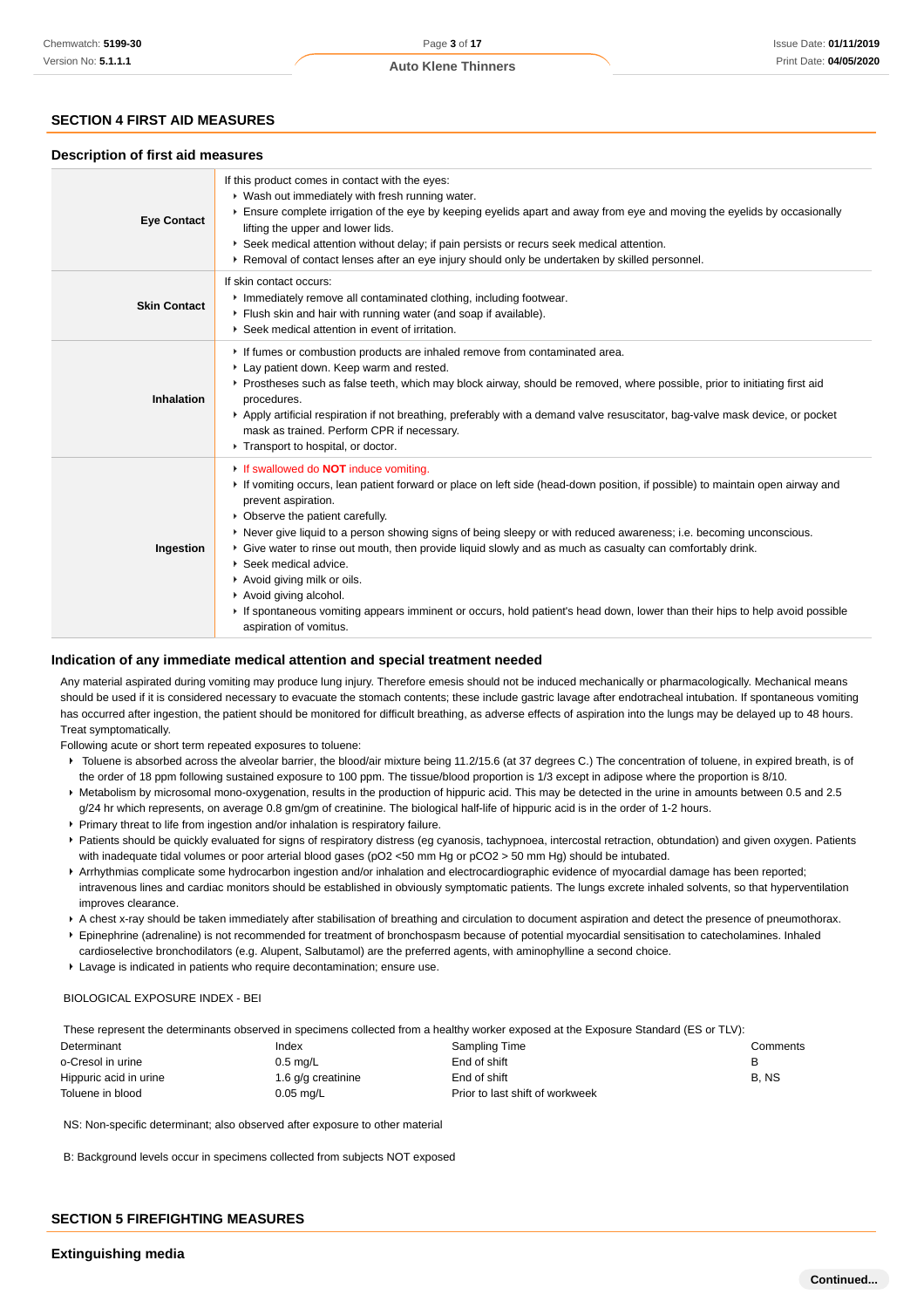- Foam.
- Dry chemical powder.
- $\blacktriangleright$  BCF (where regulations permit).
- Carbon dioxide.
- Water spray or fog Large fires only.

### **Special hazards arising from the substrate or mixture**

| <b>Fire Incompatibility</b> | Avoid contamination with oxidising agents i.e. nitrates, oxidising acids, chlorine bleaches, pool chlorine etc. as ignition may |
|-----------------------------|---------------------------------------------------------------------------------------------------------------------------------|
|                             |                                                                                                                                 |

### **Advice for firefighters**

|                              | Alert Fire Brigade and tell them location and nature of hazard.                                              |
|------------------------------|--------------------------------------------------------------------------------------------------------------|
|                              | • May be violently or explosively reactive.                                                                  |
|                              | ▶ Wear breathing apparatus plus protective gloves in the event of a fire.                                    |
|                              | ▶ Prevent, by any means available, spillage from entering drains or water course.                            |
|                              | • Consider evacuation (or protect in place).                                                                 |
|                              | Fight fire from a safe distance, with adequate cover.                                                        |
| <b>Fire Fighting</b>         | If safe, switch off electrical equipment until vapour fire hazard removed.                                   |
|                              | ► Use water delivered as a fine spray to control the fire and cool adjacent area.                            |
|                              | Avoid spraying water onto liquid pools.                                                                      |
|                              | Do not approach containers suspected to be hot.                                                              |
|                              | ► Cool fire exposed containers with water spray from a protected location.                                   |
|                              | If safe to do so, remove containers from path of fire.                                                       |
|                              | Liquid and vapour are highly flammable.                                                                      |
|                              | Severe fire hazard when exposed to heat, flame and/or oxidisers.                                             |
|                              | ▶ Vapour may travel a considerable distance to source of ignition.                                           |
|                              | ► Heating may cause expansion or decomposition leading to violent rupture of containers.                     |
|                              | • On combustion, may emit toxic fumes of carbon monoxide (CO).                                               |
| <b>Fire/Explosion Hazard</b> | Combustion products include:                                                                                 |
|                              | carbon dioxide (CO2)                                                                                         |
|                              | other pyrolysis products typical of burning organic material.                                                |
|                              | Contains low boiling substance: Closed containers may rupture due to pressure buildup under fire conditions. |
|                              | May emit clouds of acrid smoke                                                                               |
| <b>HAZCHEM</b>               | $-3YE$                                                                                                       |
|                              |                                                                                                              |

### **SECTION 6 ACCIDENTAL RELEASE MEASURES**

### **Personal precautions, protective equipment and emergency procedures**

See section 8

### **Environmental precautions**

See section 12

### **Methods and material for containment and cleaning up**

| <b>Minor Spills</b> | Remove all ignition sources.<br>• Clean up all spills immediately.<br>Avoid breathing vapours and contact with skin and eyes.<br>► Control personal contact with the substance, by using protective equipment.<br>▶ Contain and absorb small quantities with vermiculite or other absorbent material.<br>$\triangleright$ Wipe up.<br>• Collect residues in a flammable waste container.                                                                                                                                                                                                                                                                                                                                                                                                                                                                                                                     |
|---------------------|--------------------------------------------------------------------------------------------------------------------------------------------------------------------------------------------------------------------------------------------------------------------------------------------------------------------------------------------------------------------------------------------------------------------------------------------------------------------------------------------------------------------------------------------------------------------------------------------------------------------------------------------------------------------------------------------------------------------------------------------------------------------------------------------------------------------------------------------------------------------------------------------------------------|
| <b>Major Spills</b> | • Clear area of personnel and move upwind.<br>Alert Fire Brigade and tell them location and nature of hazard.<br>• May be violently or explosively reactive.<br>• Wear breathing apparatus plus protective gloves.<br>► Prevent, by any means available, spillage from entering drains or water course.<br>• Consider evacuation (or protect in place).<br>• No smoking, naked lights or ignition sources.<br>Increase ventilation.<br>Stop leak if safe to do so.<br>• Water spray or fog may be used to disperse /absorb vapour.<br>Contain spill with sand, earth or vermiculite.<br>Use only spark-free shovels and explosion proof equipment.<br>• Collect recoverable product into labelled containers for recycling.<br>Absorb remaining product with sand, earth or vermiculite.<br>• Collect solid residues and seal in labelled drums for disposal.<br>• Wash area and prevent runoff into drains. |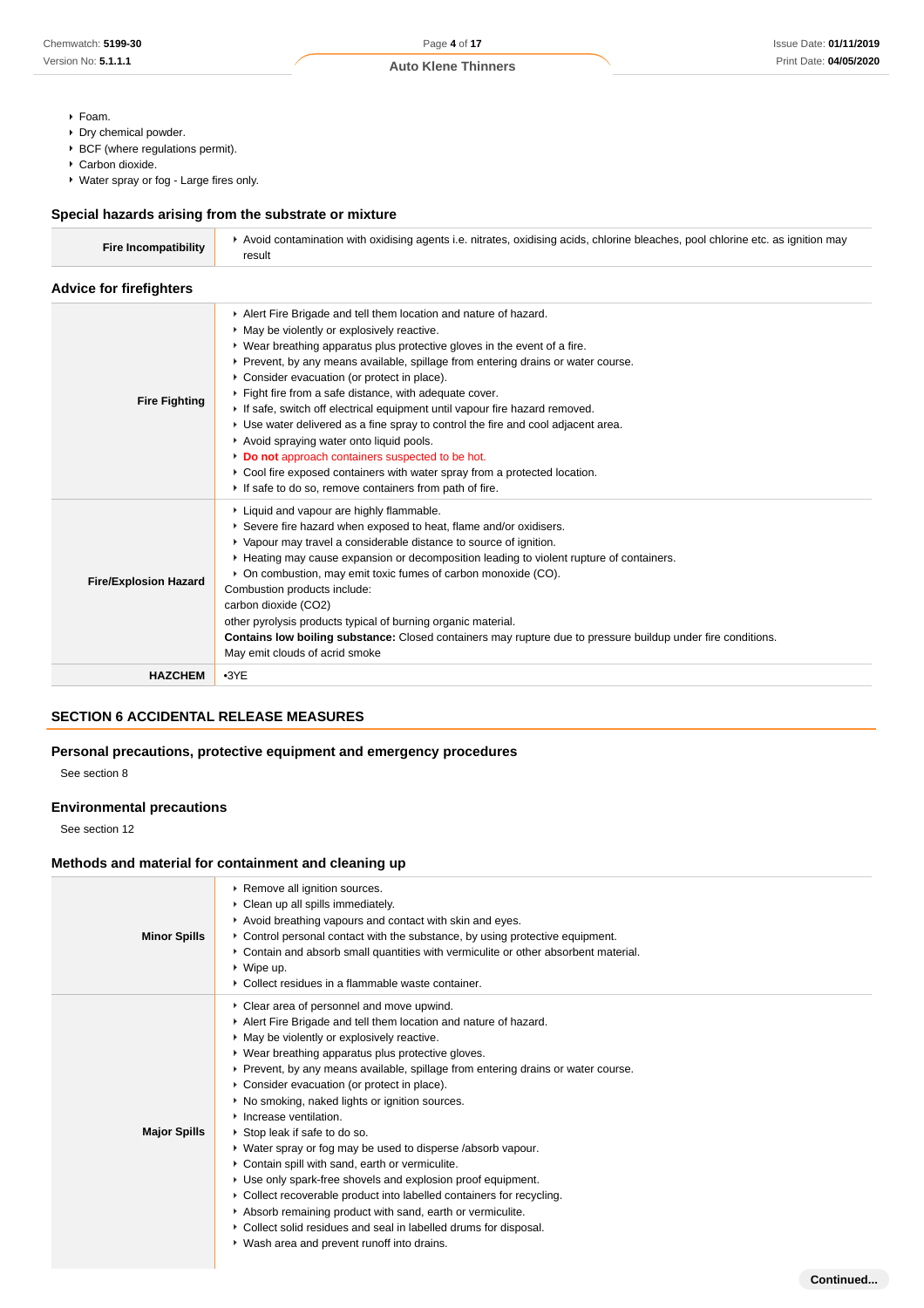If contamination of drains or waterways occurs, advise emergency services.

Personal Protective Equipment advice is contained in Section 8 of the SDS.

### **SECTION 7 HANDLING AND STORAGE**

| <b>Precautions for safe handling</b> |                                                                                                                                                                                                                                                                                                                                                                                                                                                                                                                                                                                                                                                                                                                                                                                                                                                                                                                                                                                                                                                                                                                                                                                                                                                                                                                                                                                                                                                                                                                                                                                                                                                                      |
|--------------------------------------|----------------------------------------------------------------------------------------------------------------------------------------------------------------------------------------------------------------------------------------------------------------------------------------------------------------------------------------------------------------------------------------------------------------------------------------------------------------------------------------------------------------------------------------------------------------------------------------------------------------------------------------------------------------------------------------------------------------------------------------------------------------------------------------------------------------------------------------------------------------------------------------------------------------------------------------------------------------------------------------------------------------------------------------------------------------------------------------------------------------------------------------------------------------------------------------------------------------------------------------------------------------------------------------------------------------------------------------------------------------------------------------------------------------------------------------------------------------------------------------------------------------------------------------------------------------------------------------------------------------------------------------------------------------------|
| Safe handling                        | ▶ Containers, even those that have been emptied, may contain explosive vapours.<br>▶ Do NOT cut, drill, grind, weld or perform similar operations on or near containers.<br><b>Contains low boiling substance:</b><br>Storage in sealed containers may result in pressure buildup causing violent rupture of containers not rated appropriately.<br>▶ Check for bulging containers.<br>▶ Vent periodically<br>Always release caps or seals slowly to ensure slow dissipation of vapours<br>DO NOT allow clothing wet with material to stay in contact with skin<br>Avoid all personal contact, including inhalation.<br>▶ Wear protective clothing when risk of exposure occurs.<br>Use in a well-ventilated area.<br>Prevent concentration in hollows and sumps.<br>DO NOT enter confined spaces until atmosphere has been checked.<br>Avoid smoking, naked lights, heat or ignition sources.<br>▶ When handling, DO NOT eat, drink or smoke.<br>• Vapour may ignite on pumping or pouring due to static electricity.<br>DO NOT use plastic buckets.<br>Earth and secure metal containers when dispensing or pouring product.<br>Use spark-free tools when handling.<br>Avoid contact with incompatible materials.<br>▶ Keep containers securely sealed.<br>Avoid physical damage to containers.<br>Always wash hands with soap and water after handling.<br>• Work clothes should be laundered separately.<br>Use good occupational work practice.<br>▶ Observe manufacturer's storage and handling recommendations contained within this SDS.<br>Atmosphere should be regularly checked against established exposure standards to ensure safe working conditions. |
| <b>Other information</b>             | Store in original containers in approved flame-proof area.<br>No smoking, naked lights, heat or ignition sources.<br>DO NOT store in pits, depressions, basements or areas where vapours may be trapped.<br>Keep containers securely sealed.<br>Store away from incompatible materials in a cool, dry well ventilated area.<br>▶ Protect containers against physical damage and check regularly for leaks.<br>▶ Observe manufacturer's storage and handling recommendations contained within this SDS.                                                                                                                                                                                                                                                                                                                                                                                                                                                                                                                                                                                                                                                                                                                                                                                                                                                                                                                                                                                                                                                                                                                                                               |

### **Conditions for safe storage, including any incompatibilities**

| Suitable container      | • Packing as supplied by manufacturer.<br>• Plastic containers may only be used if approved for flammable liquid.<br>• Check that containers are clearly labelled and free from leaks.<br>► For low viscosity materials (i) : Drums and jerry cans must be of the non-removable head type. (ii) : Where a can is to be<br>used as an inner package, the can must have a screwed enclosure.<br>▶ For materials with a viscosity of at least 2680 cSt. (23 deg. C)<br>► For manufactured product having a viscosity of at least 250 cSt. (23 deg. C)<br>► Manufactured product that requires stirring before use and having a viscosity of at least 20 cSt (25 deg. C): (i) Removable<br>head packaging; (ii) Cans with friction closures and (iii) low pressure tubes and cartridges may be used.<br>▶ Where combination packages are used, and the inner packages are of glass, there must be sufficient inert cushioning<br>material in contact with inner and outer packages<br>In addition, where inner packagings are glass and contain liquids of packing group I there must be sufficient inert absorbent<br>to absorb any spillage, unless the outer packaging is a close fitting moulded plastic box and the substances are not<br>incompatible with the plastic. |
|-------------------------|---------------------------------------------------------------------------------------------------------------------------------------------------------------------------------------------------------------------------------------------------------------------------------------------------------------------------------------------------------------------------------------------------------------------------------------------------------------------------------------------------------------------------------------------------------------------------------------------------------------------------------------------------------------------------------------------------------------------------------------------------------------------------------------------------------------------------------------------------------------------------------------------------------------------------------------------------------------------------------------------------------------------------------------------------------------------------------------------------------------------------------------------------------------------------------------------------------------------------------------------------------------------------|
| Storage incompatibility | Avoid reaction with oxidising agents<br>Avoid contamination of water, foodstuffs, feed or seed.<br>▶ Vigorous reactions, sometimes amounting to explosions, can result from the contact between aromatic rings and strong<br>oxidising agents.<br>Aromatics can react exothermically with bases and with diazo compounds.                                                                                                                                                                                                                                                                                                                                                                                                                                                                                                                                                                                                                                                                                                                                                                                                                                                                                                                                                 |

### **SECTION 8 EXPOSURE CONTROLS / PERSONAL PROTECTION**

### **Control parameters**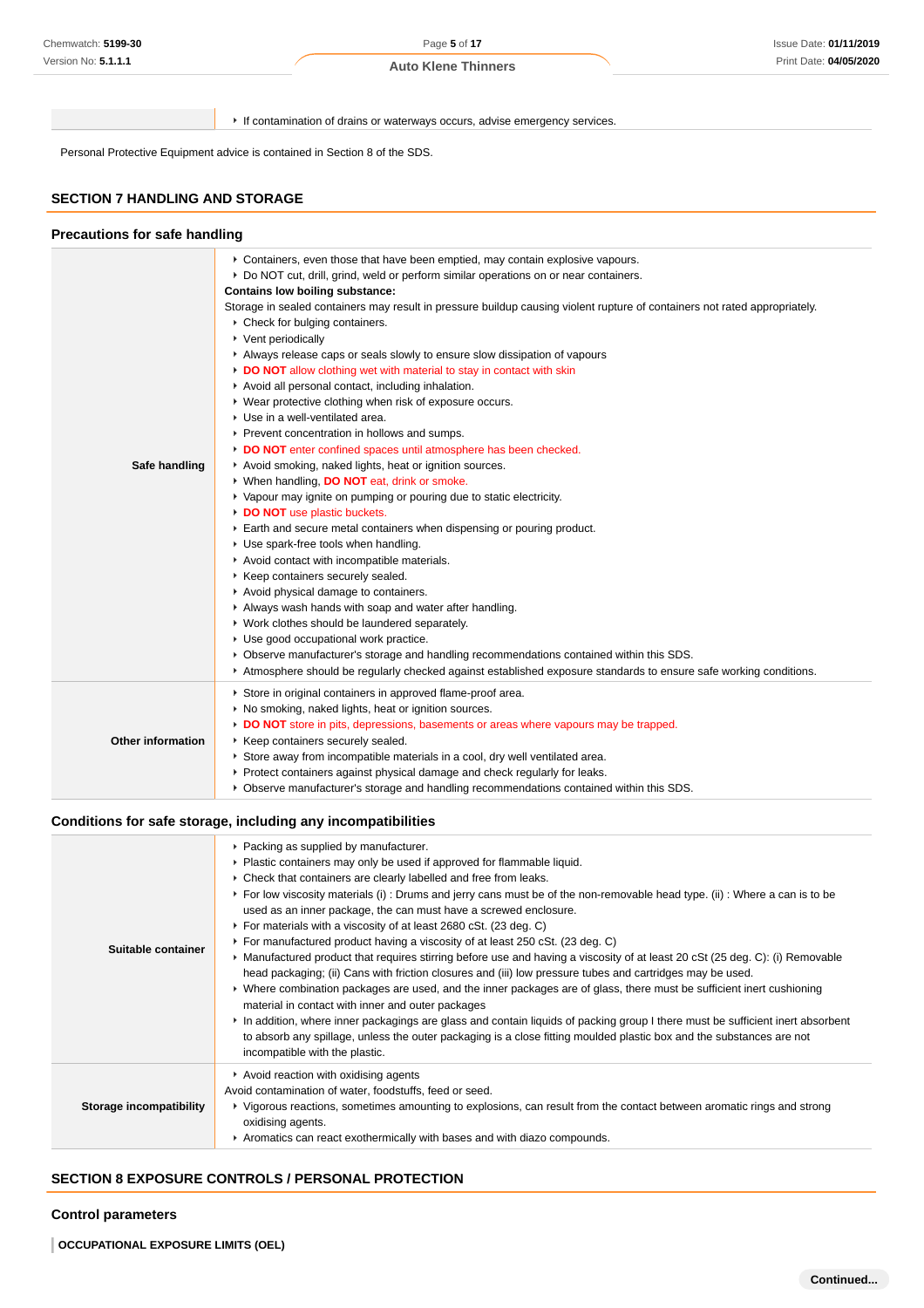### **INGREDIENT DATA**

| <b>Source</b>                          | Ingredient                                    | <b>Material name</b>         | <b>TWA</b>            | <b>STEL</b>            | Peak             | <b>Notes</b>            |
|----------------------------------------|-----------------------------------------------|------------------------------|-----------------------|------------------------|------------------|-------------------------|
| Australia Exposure<br><b>Standards</b> | naphtha petroleum, light<br>aliphatic solvent | Oil mist, refined<br>mineral | $5 \text{ mg/m}$      | Not Available          | Not<br>Available | Not<br>Available        |
| Australia Exposure<br><b>Standards</b> | toluene                                       | Toluene                      | 50 ppm / 191<br>mq/m3 | 574 mg/m3 / 150<br>ppm | Not<br>Available | <b>Not</b><br>Available |

| Ingredient                                    | Material name                                                                                                                                                                                                                                                                                                                |                     | TEEL-1           | TEEL-2           | TEEL-3           |
|-----------------------------------------------|------------------------------------------------------------------------------------------------------------------------------------------------------------------------------------------------------------------------------------------------------------------------------------------------------------------------------|---------------------|------------------|------------------|------------------|
| naphtha petroleum, light<br>aliphatic solvent | Naphtha (coal tar); includes solvent naphtha, petroleum (64742-88-7), naphtha<br>(petroleum) light aliphatic, rubber solvent (64742-89-8), heaevy catalytic cracked<br>(64741-54-4), light straight run (64741-46-4), heavy aliphatic solvent (64742-96-7),<br>high flash aromatic and aromatic solvent naphtha (64742-95-6) |                     | 1.200<br>mq/m3   | 6,700<br>mg/m3   | 40,000<br>mg/m3  |
| toluene                                       | Toluene                                                                                                                                                                                                                                                                                                                      |                     | Not<br>Available | Not<br>Available | Not<br>Available |
|                                               |                                                                                                                                                                                                                                                                                                                              |                     |                  |                  |                  |
| Ingredient                                    | <b>Original IDLH</b>                                                                                                                                                                                                                                                                                                         | <b>Revised IDLH</b> |                  |                  |                  |
| naphtha petroleum, light<br>aliphatic solvent | $2,500 \text{ mg/m}$ 3                                                                                                                                                                                                                                                                                                       | Not Available       |                  |                  |                  |
| toluene                                       | 500 ppm                                                                                                                                                                                                                                                                                                                      | Not Available       |                  |                  |                  |

#### **MATERIAL DATA**

#### **Exposure controls**

| Version No: <b>5.1.1.1</b>                                        |                                                                                                                                                                                                                                                                                                                                                                                                                                                                                                                                                                                                                                                                                                                                                                                                                                                                                                                                                                                                                                                                                                                                                                                                                                                                                                                                                                                                                                                                                                                                                                                                                                                                                                                            |                            |                  |                     |                 |                  |                  | Print Date: 04/05/2 |
|-------------------------------------------------------------------|----------------------------------------------------------------------------------------------------------------------------------------------------------------------------------------------------------------------------------------------------------------------------------------------------------------------------------------------------------------------------------------------------------------------------------------------------------------------------------------------------------------------------------------------------------------------------------------------------------------------------------------------------------------------------------------------------------------------------------------------------------------------------------------------------------------------------------------------------------------------------------------------------------------------------------------------------------------------------------------------------------------------------------------------------------------------------------------------------------------------------------------------------------------------------------------------------------------------------------------------------------------------------------------------------------------------------------------------------------------------------------------------------------------------------------------------------------------------------------------------------------------------------------------------------------------------------------------------------------------------------------------------------------------------------------------------------------------------------|----------------------------|------------------|---------------------|-----------------|------------------|------------------|---------------------|
|                                                                   |                                                                                                                                                                                                                                                                                                                                                                                                                                                                                                                                                                                                                                                                                                                                                                                                                                                                                                                                                                                                                                                                                                                                                                                                                                                                                                                                                                                                                                                                                                                                                                                                                                                                                                                            | <b>Auto Klene Thinners</b> |                  |                     |                 |                  |                  |                     |
| <b>INGREDIENT DATA</b>                                            |                                                                                                                                                                                                                                                                                                                                                                                                                                                                                                                                                                                                                                                                                                                                                                                                                                                                                                                                                                                                                                                                                                                                                                                                                                                                                                                                                                                                                                                                                                                                                                                                                                                                                                                            |                            |                  |                     |                 |                  |                  |                     |
| <b>Source</b>                                                     | Ingredient                                                                                                                                                                                                                                                                                                                                                                                                                                                                                                                                                                                                                                                                                                                                                                                                                                                                                                                                                                                                                                                                                                                                                                                                                                                                                                                                                                                                                                                                                                                                                                                                                                                                                                                 | <b>Material name</b>       | <b>TWA</b>       |                     | <b>STEL</b>     |                  | Peak             | <b>Notes</b>        |
| Australia Exposure                                                | naphtha petroleum, light                                                                                                                                                                                                                                                                                                                                                                                                                                                                                                                                                                                                                                                                                                                                                                                                                                                                                                                                                                                                                                                                                                                                                                                                                                                                                                                                                                                                                                                                                                                                                                                                                                                                                                   | Oil mist, refined          | $5 \text{ mg/m}$ |                     | Not Available   |                  | Not              | Not                 |
| Standards<br>Australia Exposure                                   | aliphatic solvent                                                                                                                                                                                                                                                                                                                                                                                                                                                                                                                                                                                                                                                                                                                                                                                                                                                                                                                                                                                                                                                                                                                                                                                                                                                                                                                                                                                                                                                                                                                                                                                                                                                                                                          | mineral                    |                  | 50 ppm / 191        | 574 mg/m3 / 150 |                  | Available<br>Not | Available<br>Not    |
| Standards                                                         | toluene                                                                                                                                                                                                                                                                                                                                                                                                                                                                                                                                                                                                                                                                                                                                                                                                                                                                                                                                                                                                                                                                                                                                                                                                                                                                                                                                                                                                                                                                                                                                                                                                                                                                                                                    | Toluene                    | mg/m3            |                     | ppm             |                  | Available        | Available           |
| <b>EMERGENCY LIMITS</b>                                           |                                                                                                                                                                                                                                                                                                                                                                                                                                                                                                                                                                                                                                                                                                                                                                                                                                                                                                                                                                                                                                                                                                                                                                                                                                                                                                                                                                                                                                                                                                                                                                                                                                                                                                                            |                            |                  |                     |                 |                  |                  |                     |
| Ingredient                                                        | <b>Material name</b>                                                                                                                                                                                                                                                                                                                                                                                                                                                                                                                                                                                                                                                                                                                                                                                                                                                                                                                                                                                                                                                                                                                                                                                                                                                                                                                                                                                                                                                                                                                                                                                                                                                                                                       |                            |                  |                     |                 | TEEL-1           | TEEL-2           | TEEL-3              |
| naphtha petroleum, light<br>aliphatic solvent                     | Naphtha (coal tar); includes solvent naphtha, petroleum (64742-88-7), naphtha<br>(petroleum) light aliphatic, rubber solvent (64742-89-8), heaevy catalytic cracked<br>(64741-54-4), light straight run (64741-46-4), heavy aliphatic solvent (64742-96-7),<br>high flash aromatic and aromatic solvent naphtha (64742-95-6)                                                                                                                                                                                                                                                                                                                                                                                                                                                                                                                                                                                                                                                                                                                                                                                                                                                                                                                                                                                                                                                                                                                                                                                                                                                                                                                                                                                               |                            |                  |                     |                 | 1,200<br>mg/m3   | 6,700<br>mg/m3   | 40,000<br>mg/m3     |
| toluene                                                           | Toluene                                                                                                                                                                                                                                                                                                                                                                                                                                                                                                                                                                                                                                                                                                                                                                                                                                                                                                                                                                                                                                                                                                                                                                                                                                                                                                                                                                                                                                                                                                                                                                                                                                                                                                                    |                            |                  |                     |                 | Not<br>Available | Not<br>Available | Not<br>Available    |
| Ingredient                                                        | <b>Original IDLH</b>                                                                                                                                                                                                                                                                                                                                                                                                                                                                                                                                                                                                                                                                                                                                                                                                                                                                                                                                                                                                                                                                                                                                                                                                                                                                                                                                                                                                                                                                                                                                                                                                                                                                                                       |                            |                  | <b>Revised IDLH</b> |                 |                  |                  |                     |
| naphtha petroleum, light<br>aliphatic solvent                     | 2,500 mg/m3                                                                                                                                                                                                                                                                                                                                                                                                                                                                                                                                                                                                                                                                                                                                                                                                                                                                                                                                                                                                                                                                                                                                                                                                                                                                                                                                                                                                                                                                                                                                                                                                                                                                                                                |                            |                  | Not Available       |                 |                  |                  |                     |
| toluene                                                           | 500 ppm                                                                                                                                                                                                                                                                                                                                                                                                                                                                                                                                                                                                                                                                                                                                                                                                                                                                                                                                                                                                                                                                                                                                                                                                                                                                                                                                                                                                                                                                                                                                                                                                                                                                                                                    |                            |                  | Not Available       |                 |                  |                  |                     |
| NOTE: Detector tubes measuring in excess of 5 ppm, are available. | High concentrations of toluene in the air produce depression of the central nervous system (CNS) in humans. Intentional toluene exposure (glue-sniffing) at                                                                                                                                                                                                                                                                                                                                                                                                                                                                                                                                                                                                                                                                                                                                                                                                                                                                                                                                                                                                                                                                                                                                                                                                                                                                                                                                                                                                                                                                                                                                                                |                            |                  |                     |                 |                  |                  |                     |
| Odour Safety Factor(OSF)<br>OSF=17 (TOLUENE)<br>latest ATP        | maternally-intoxicating concentration has also produced birth defects. Foetotoxicity appears at levels associated with CNS narcosis and probably occurs only in<br>those with chronic toluene-induced kidney failure. Exposure at or below the recommended TLV-TWA is thought to prevent transient headache and irritation, to<br>provide a measure of safety for possible disturbances to human reproduction, the prevention of reductions in cognitive responses reported amongst humans<br>inhaling greater than 40 ppm, and the significant risks of hepatotoxic, behavioural and nervous system effects (including impaired reaction time and<br>incoordination). Although toluene/ethanol interactions are well recognised, the degree of protection afforded by the TLV-TWA among drinkers is not known.<br>NOTE H: Special requirements exist in relation to classification and labelling of this substance. This note applies to certain coal- and oil -derived substances and to<br>certain entries for groups of substances in Annex VI. European Union (EU) List of harmonised classification and labelling hazardous substances, Table 3.1, Annex<br>VI, Regulation (EC) No 1272/2008 (CLP) - up to the latest ATP<br>NOTE P: The classification as a carcinogen need not apply if it can be shown that the substance contains less than 0.01% w/w benzene (EINECS No 200-753-7).<br>Note E shall also apply when the substance is classified as a carcinogen. This note applies only to certain complex oil-derived substances in Annex VI.<br>European Union (EU) List of harmonised classification and labelling hazardous substances, Table 3.1, Annex VI, Regulation (EC) No 1272/2008 (CLP) - up to the |                            |                  |                     |                 |                  |                  |                     |
| <b>Exposure controls</b>                                          | <b>CARE:</b> Use of a quantity of this material in confined space or poorly ventilated area, where rapid build up of concentrated                                                                                                                                                                                                                                                                                                                                                                                                                                                                                                                                                                                                                                                                                                                                                                                                                                                                                                                                                                                                                                                                                                                                                                                                                                                                                                                                                                                                                                                                                                                                                                                          |                            |                  |                     |                 |                  |                  |                     |
| Appropriate engineering<br>controls                               | atmosphere may occur, could require increased ventilation and/or protective gear<br>Engineering controls are used to remove a hazard or place a barrier between the worker and the hazard. Well-designed<br>engineering controls can be highly effective in protecting workers and will typically be independent of worker interactions to<br>provide this high level of protection.<br>The basic types of engineering controls are:<br>Process controls which involve changing the way a job activity or process is done to reduce the risk.<br>Enclosure and/or isolation of emission source which keeps a selected hazard "physically" away from the worker and ventilation<br>that strategically "adds" and "removes" air in the work environment. Ventilation can remove or dilute an air contaminant if<br>designed properly. The design of a ventilation system must match the particular process and chemical or contaminant in use.<br>Employers may need to use multiple types of controls to prevent employee overexposure.<br>For flammable liquids and flammable gases, local exhaust ventilation or a process enclosure ventilation system may be required.<br>Ventilation equipment should be explosion-resistant.<br>Air contaminants generated in the workplace possess varying "escape" velocities which, in turn, determine the "capture<br>velocities" of fresh circulating air required to effectively remove the contaminant.                                                                                                                                                                                                                                                                        |                            |                  |                     |                 |                  |                  |                     |
|                                                                   | Type of Contaminant:                                                                                                                                                                                                                                                                                                                                                                                                                                                                                                                                                                                                                                                                                                                                                                                                                                                                                                                                                                                                                                                                                                                                                                                                                                                                                                                                                                                                                                                                                                                                                                                                                                                                                                       |                            |                  |                     |                 |                  |                  | Air Speed:          |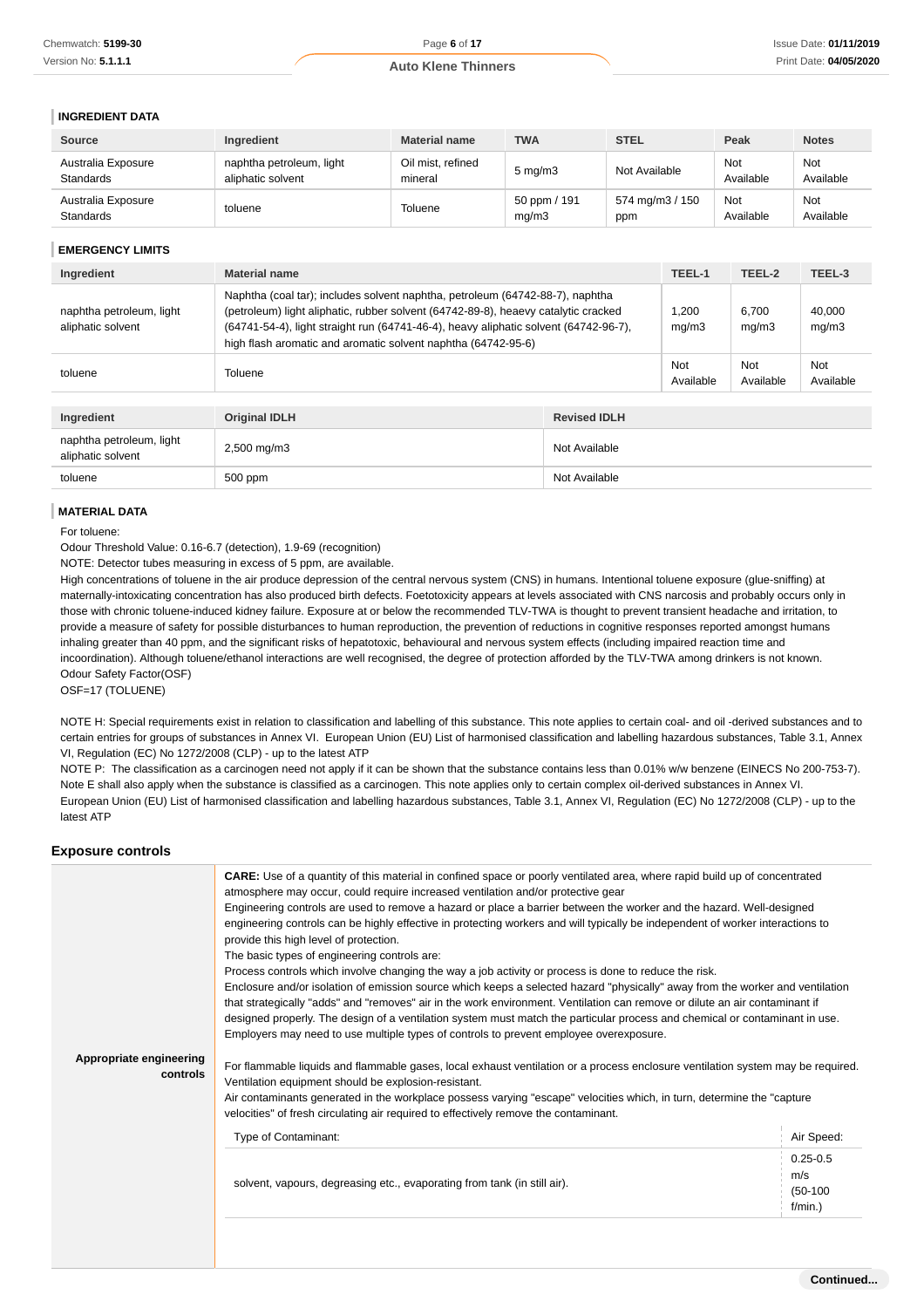|                              | aerosols, fumes from pouring operations, intermittent container filling, low speed conveyer transfers, welding,<br>spray drift, plating acid fumes, pickling (released at low velocity into zone of active generation)                                                                                                                                                                                                                                                                                                                                                                                                                                                                                                                                                                                                                                                                                                                                                                                                                                                                                                                                                                                                                                                                                                                                                                                                                                                                                                                                                                                                                                                                                                                                                                                                                                                                                                                                                                                                                                                                                                                                                                                            |                                                                                                                                                                                                                                                                                                                                                                                                                                                     | $0.5 - 1$ m/s<br>$(100 - 200)$<br>f/min.) |
|------------------------------|-------------------------------------------------------------------------------------------------------------------------------------------------------------------------------------------------------------------------------------------------------------------------------------------------------------------------------------------------------------------------------------------------------------------------------------------------------------------------------------------------------------------------------------------------------------------------------------------------------------------------------------------------------------------------------------------------------------------------------------------------------------------------------------------------------------------------------------------------------------------------------------------------------------------------------------------------------------------------------------------------------------------------------------------------------------------------------------------------------------------------------------------------------------------------------------------------------------------------------------------------------------------------------------------------------------------------------------------------------------------------------------------------------------------------------------------------------------------------------------------------------------------------------------------------------------------------------------------------------------------------------------------------------------------------------------------------------------------------------------------------------------------------------------------------------------------------------------------------------------------------------------------------------------------------------------------------------------------------------------------------------------------------------------------------------------------------------------------------------------------------------------------------------------------------------------------------------------------|-----------------------------------------------------------------------------------------------------------------------------------------------------------------------------------------------------------------------------------------------------------------------------------------------------------------------------------------------------------------------------------------------------------------------------------------------------|-------------------------------------------|
|                              | direct spray, spray painting in shallow booths, drum filling, conveyer loading, crusher dusts, gas discharge<br>(active generation into zone of rapid air motion)                                                                                                                                                                                                                                                                                                                                                                                                                                                                                                                                                                                                                                                                                                                                                                                                                                                                                                                                                                                                                                                                                                                                                                                                                                                                                                                                                                                                                                                                                                                                                                                                                                                                                                                                                                                                                                                                                                                                                                                                                                                 |                                                                                                                                                                                                                                                                                                                                                                                                                                                     | $1 - 2.5$ m/s<br>$(200 - 500)$<br>f/min.) |
|                              | Within each range the appropriate value depends on:                                                                                                                                                                                                                                                                                                                                                                                                                                                                                                                                                                                                                                                                                                                                                                                                                                                                                                                                                                                                                                                                                                                                                                                                                                                                                                                                                                                                                                                                                                                                                                                                                                                                                                                                                                                                                                                                                                                                                                                                                                                                                                                                                               |                                                                                                                                                                                                                                                                                                                                                                                                                                                     |                                           |
|                              | Lower end of the range                                                                                                                                                                                                                                                                                                                                                                                                                                                                                                                                                                                                                                                                                                                                                                                                                                                                                                                                                                                                                                                                                                                                                                                                                                                                                                                                                                                                                                                                                                                                                                                                                                                                                                                                                                                                                                                                                                                                                                                                                                                                                                                                                                                            | Upper end of the range                                                                                                                                                                                                                                                                                                                                                                                                                              |                                           |
|                              | 1: Room air currents minimal or favourable to capture                                                                                                                                                                                                                                                                                                                                                                                                                                                                                                                                                                                                                                                                                                                                                                                                                                                                                                                                                                                                                                                                                                                                                                                                                                                                                                                                                                                                                                                                                                                                                                                                                                                                                                                                                                                                                                                                                                                                                                                                                                                                                                                                                             | 1: Disturbing room air currents                                                                                                                                                                                                                                                                                                                                                                                                                     |                                           |
|                              | 2: Contaminants of low toxicity or of nuisance value only.                                                                                                                                                                                                                                                                                                                                                                                                                                                                                                                                                                                                                                                                                                                                                                                                                                                                                                                                                                                                                                                                                                                                                                                                                                                                                                                                                                                                                                                                                                                                                                                                                                                                                                                                                                                                                                                                                                                                                                                                                                                                                                                                                        | 2: Contaminants of high toxicity                                                                                                                                                                                                                                                                                                                                                                                                                    |                                           |
|                              | 3: Intermittent, low production.                                                                                                                                                                                                                                                                                                                                                                                                                                                                                                                                                                                                                                                                                                                                                                                                                                                                                                                                                                                                                                                                                                                                                                                                                                                                                                                                                                                                                                                                                                                                                                                                                                                                                                                                                                                                                                                                                                                                                                                                                                                                                                                                                                                  | 3: High production, heavy use                                                                                                                                                                                                                                                                                                                                                                                                                       |                                           |
|                              | 4: Large hood or large air mass in motion                                                                                                                                                                                                                                                                                                                                                                                                                                                                                                                                                                                                                                                                                                                                                                                                                                                                                                                                                                                                                                                                                                                                                                                                                                                                                                                                                                                                                                                                                                                                                                                                                                                                                                                                                                                                                                                                                                                                                                                                                                                                                                                                                                         | 4: Small hood-local control only                                                                                                                                                                                                                                                                                                                                                                                                                    |                                           |
|                              | Simple theory shows that air velocity falls rapidly with distance away from the opening of a simple extraction pipe. Velocity<br>generally decreases with the square of distance from the extraction point (in simple cases). Therefore the air speed at the<br>extraction point should be adjusted, accordingly, after reference to distance from the contaminating source. The air velocity at the<br>extraction fan, for example, should be a minimum of 1-2 m/s (200-400 f/min.) for extraction of solvents generated in a tank 2<br>meters distant from the extraction point. Other mechanical considerations, producing performance deficits within the extraction<br>apparatus, make it essential that theoretical air velocities are multiplied by factors of 10 or more when extraction systems are<br>installed or used.                                                                                                                                                                                                                                                                                                                                                                                                                                                                                                                                                                                                                                                                                                                                                                                                                                                                                                                                                                                                                                                                                                                                                                                                                                                                                                                                                                                |                                                                                                                                                                                                                                                                                                                                                                                                                                                     |                                           |
| <b>Personal protection</b>   |                                                                                                                                                                                                                                                                                                                                                                                                                                                                                                                                                                                                                                                                                                                                                                                                                                                                                                                                                                                                                                                                                                                                                                                                                                                                                                                                                                                                                                                                                                                                                                                                                                                                                                                                                                                                                                                                                                                                                                                                                                                                                                                                                                                                                   |                                                                                                                                                                                                                                                                                                                                                                                                                                                     |                                           |
| Eye and face protection      | Safety glasses with side shields.<br>Chemical goggles.<br>Contact lenses may pose a special hazard; soft contact lenses may absorb and concentrate irritants. A written policy<br>document, describing the wearing of lenses or restrictions on use, should be created for each workplace or task. This should<br>include a review of lens absorption and adsorption for the class of chemicals in use and an account of injury experience.<br>Medical and first-aid personnel should be trained in their removal and suitable equipment should be readily available. In the<br>event of chemical exposure, begin eye irrigation immediately and remove contact lens as soon as practicable. Lens should<br>be removed at the first signs of eye redness or irritation - lens should be removed in a clean environment only after workers<br>have washed hands thoroughly. [CDC NIOSH Current Intelligence Bulletin 59], [AS/NZS 1336 or national equivalent]                                                                                                                                                                                                                                                                                                                                                                                                                                                                                                                                                                                                                                                                                                                                                                                                                                                                                                                                                                                                                                                                                                                                                                                                                                                     |                                                                                                                                                                                                                                                                                                                                                                                                                                                     |                                           |
| <b>Skin protection</b>       | See Hand protection below                                                                                                                                                                                                                                                                                                                                                                                                                                                                                                                                                                                                                                                                                                                                                                                                                                                                                                                                                                                                                                                                                                                                                                                                                                                                                                                                                                                                                                                                                                                                                                                                                                                                                                                                                                                                                                                                                                                                                                                                                                                                                                                                                                                         |                                                                                                                                                                                                                                                                                                                                                                                                                                                     |                                           |
| <b>Hands/feet protection</b> | ▶ Wear chemical protective gloves, e.g. PVC.<br>▶ Wear safety footwear or safety gumboots, e.g. Rubber<br>The selection of suitable gloves does not only depend on the material, but also on further marks of quality which vary from<br>manufacturer to manufacturer. Where the chemical is a preparation of several substances, the resistance of the glove material<br>can not be calculated in advance and has therefore to be checked prior to the application.<br>The exact break through time for substances has to be obtained from the manufacturer of the protective gloves and has to be<br>observed when making a final choice.<br>Personal hygiene is a key element of effective hand care. Gloves must only be worn on clean hands. After using gloves, hands<br>should be washed and dried thoroughly. Application of a non-perfumed moisturiser is recommended.<br>Suitability and durability of glove type is dependent on usage. Important factors in the selection of gloves include:<br>frequency and duration of contact,<br>chemical resistance of glove material,<br>$\bullet$<br>glove thickness and<br>dexterity<br>Select gloves tested to a relevant standard (e.g. Europe EN 374, US F739, AS/NZS 2161.1 or national equivalent).<br>recommended.<br>$\blacksquare$<br>60 minutes according to EN 374, AS/NZS 2161.10.1 or national equivalent) is recommended.<br>considering gloves for long-term use.<br>Contaminated gloves should be replaced.<br>As defined in ASTM F-739-96 in any application, gloves are rated as:<br>Excellent when breakthrough time > 480 min<br>Good when breakthrough time > 20 min<br>Fair when breakthrough time < 20 min<br>Poor when glove material degrades<br>For general applications, gloves with a thickness typically greater than 0.35 mm, are recommended.<br>It should be emphasised that glove thickness is not necessarily a good predictor of glove resistance to a specific chemical, as the<br>permeation efficiency of the glove will be dependent on the exact composition of the glove material. Therefore, glove selection<br>should also be based on consideration of the task requirements and knowledge of breakthrough times. | When prolonged or frequently repeated contact may occur, a glove with a protection class of 5 or higher<br>(breakthrough time greater than 240 minutes according to EN 374, AS/NZS 2161.10.1 or national equivalent) is<br>When only brief contact is expected, a glove with a protection class of 3 or higher (breakthrough time greater than<br>Some glove polymer types are less affected by movement and this should be taken into account when |                                           |

Glove thickness may also vary depending on the glove manufacturer, the glove type and the glove model. Therefore, the

manufacturers' technical data should always be taken into account to ensure selection of the most appropriate glove for the task.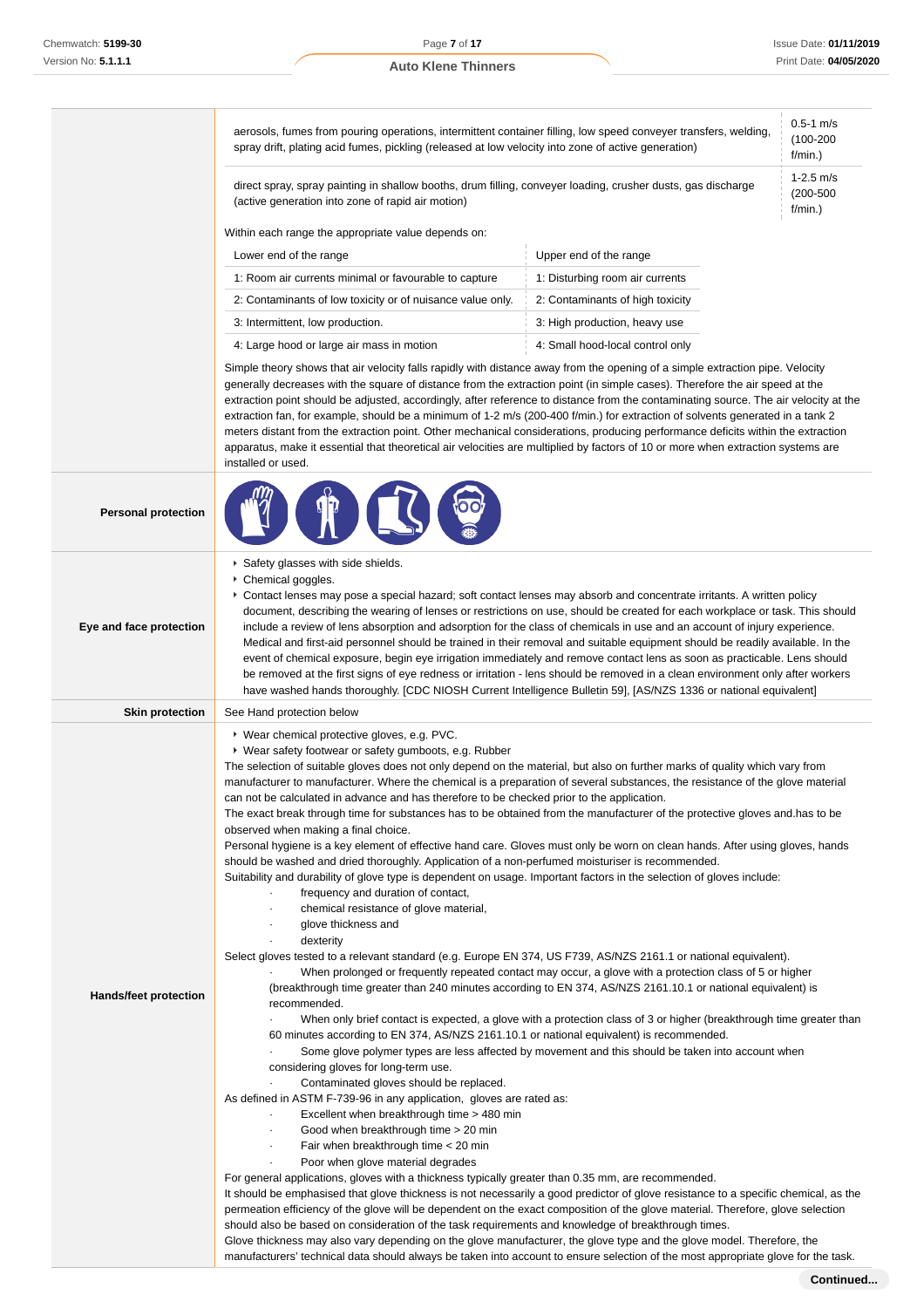|                        | Note: Depending on the activity being conducted, gloves of varying thickness may be required for specific tasks. For example:<br>Thinner gloves (down to 0.1 mm or less) may be required where a high degree of manual dexterity is needed.<br>However, these gloves are only likely to give short duration protection and would normally be just for single use<br>applications, then disposed of.<br>Thicker gloves (up to 3 mm or more) may be required where there is a mechanical (as well as a chemical) risk i.e.<br>where there is abrasion or puncture potential<br>Gloves must only be worn on clean hands. After using gloves, hands should be washed and dried thoroughly. Application of a<br>non-perfumed moisturiser is recommended.                                                                                                                                                                                                                                                                                                                                                                       |
|------------------------|---------------------------------------------------------------------------------------------------------------------------------------------------------------------------------------------------------------------------------------------------------------------------------------------------------------------------------------------------------------------------------------------------------------------------------------------------------------------------------------------------------------------------------------------------------------------------------------------------------------------------------------------------------------------------------------------------------------------------------------------------------------------------------------------------------------------------------------------------------------------------------------------------------------------------------------------------------------------------------------------------------------------------------------------------------------------------------------------------------------------------|
| <b>Body protection</b> | See Other protection below                                                                                                                                                                                                                                                                                                                                                                                                                                                                                                                                                                                                                                                                                                                                                                                                                                                                                                                                                                                                                                                                                                |
| Other protection       | • Overalls.<br>▶ PVC Apron.<br>▶ PVC protective suit may be required if exposure severe.<br>▶ Eyewash unit.<br>Ensure there is ready access to a safety shower.<br>▶ Some plastic personal protective equipment (PPE) (e.g. gloves, aprons, overshoes) are not recommended as they may<br>produce static electricity.<br>For large scale or continuous use wear tight-weave non-static clothing (no metallic fasteners, cuffs or pockets).<br>▶ Non sparking safety or conductive footwear should be considered. Conductive footwear describes a boot or shoe with a sole<br>made from a conductive compound chemically bound to the bottom components, for permanent control to electrically ground<br>the foot an shall dissipate static electricity from the body to reduce the possibility of ignition of volatile compounds. Electrical<br>resistance must range between 0 to 500,000 ohms. Conductive shoes should be stored in lockers close to the room in which<br>they are worn. Personnel who have been issued conductive footwear should not wear them from their place of work to their<br>homes and return. |

### **Recommended material(s)**

#### **GLOVE SELECTION INDEX**

Glove selection is based on a modified presentation of the:

 **"Forsberg Clothing Performance Index".**

 The effect(s) of the following substance(s) are taken into account in the **computer-generated** selection:

#### Auto Klene Thinners

| <b>Material</b>       | <b>CPI</b> |
|-----------------------|------------|
| PE/EVAL/PE            | A          |
| <b>PVA</b>            | A          |
| <b>VITON</b>          | A          |
| VITON/CHLOROBUTYL     | A          |
| <b>TEFLON</b>         | в          |
| <b>BUTYL</b>          | C          |
| <b>CPE</b>            | C          |
| <b>NEOPRENE</b>       | C          |
| NEOPRENE/NATURAL      | C          |
| <b>NITRILE</b>        | C          |
| NITRILE+PVC           | C          |
| <b>PVC</b>            | C          |
| SARANEX-23            | C          |
| SARANEX-23 2-PLY      | C          |
| <b>VITON/NEOPRENE</b> | C          |

\* CPI - Chemwatch Performance Index

A: Best Selection

B: Satisfactory; may degrade after 4 hours continuous immersion

C: Poor to Dangerous Choice for other than short term immersion

**NOTE**: As a series of factors will influence the actual performance of the glove,

a final selection must be based on detailed observation. -

\* Where the glove is to be used on a short term, casual or infrequent basis, factors such as "feel" or convenience (e.g. disposability), may dictate a choice of gloves which might otherwise be unsuitable following long-term or frequent use. A qualified practitioner should be consulted.

#### **SECTION 9 PHYSICAL AND CHEMICAL PROPERTIES**

# **Information on basic physical and chemical properties**

#### **Respiratory protection**

Type A-P Filter of sufficient capacity. (AS/NZS 1716 & 1715, EN 143:2000 & 149:2001, ANSI Z88 or national equivalent)

Where the concentration of gas/particulates in the breathing zone, approaches or exceeds the "Exposure Standard" (or ES), respiratory protection is required. Degree of protection varies with both face-piece and Class of filter; the nature of protection varies with Type of filter.

| <b>Required Minimum</b><br><b>Protection Factor</b> | Half-Face<br>Respirator | <b>Full-Face</b><br>Respirator    | <b>Powered Air</b><br>Respirator       |
|-----------------------------------------------------|-------------------------|-----------------------------------|----------------------------------------|
| up to $10 \times ES$                                | A-AUS P2                | $\overline{\phantom{0}}$          | A-PAPR-AUS /<br>Class 1 P <sub>2</sub> |
| up to $50 \times ES$                                | -                       | A-AUS / Class<br>1 P <sub>2</sub> | $\overline{\phantom{0}}$               |
| up to $100 \times ES$                               |                         | $A-2$ P <sub>2</sub>              | $A-PAPR-2P2A$                          |

^ - Full-face

 $A(All classes) = Organic vapours, B AUS or B1 = Acid gases, B2 = Acid gas$ or hydrogen cyanide(HCN),  $B3 = Acid$  gas or hydrogen cyanide(HCN),  $E =$ Sulfur dioxide(SO2),  $G =$  Agricultural chemicals,  $K =$  Ammonia(NH3), Hg = Mercury,  $NO = Oxides$  of nitrogen,  $MB = Methyl$  bromide,  $AX = Low$  boiling point organic compounds(below 65 degC)

- Cartridge respirators should never be used for emergency ingress or in areas of unknown vapour concentrations or oxygen content.
- $\triangleright$  The wearer must be warned to leave the contaminated area immediately on detecting any odours through the respirator. The odour may indicate that the mask is not functioning properly, that the vapour concentration is too high, or that the mask is not properly fitted. Because of these limitations, only restricted use of cartridge respirators is considered appropriate.
- Cartridge performance is affected by humidity. Cartridges should be changed after 2 hr of continuous use unless it is determined that the humidity is less than 75%, in which case, cartridges can be used for 4 hr. Used cartridges should be discarded daily, regardless of the length of time used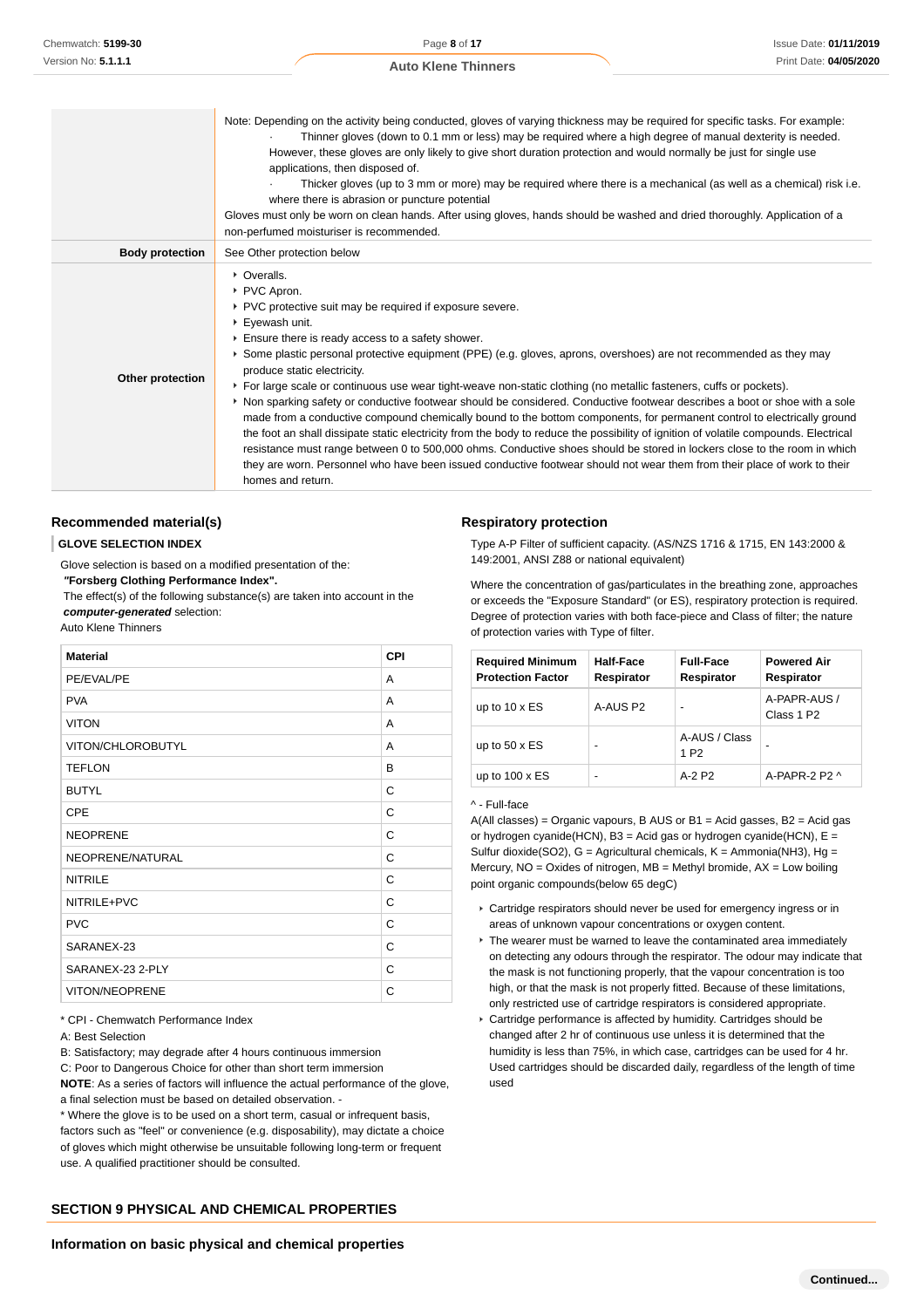| Appearance                                      | Clear highly flammable liquid with a characteristic odour; does not mix with water. |                                                   |                |
|-------------------------------------------------|-------------------------------------------------------------------------------------|---------------------------------------------------|----------------|
|                                                 |                                                                                     |                                                   |                |
| <b>Physical state</b>                           | Liquid                                                                              | Relative density (Water =<br>1)                   | 0.78           |
| Odour                                           | Not Available                                                                       | <b>Partition coefficient</b><br>n-octanol / water | Not Available  |
| <b>Odour threshold</b>                          | Not Available                                                                       | <b>Auto-ignition temperature</b><br>$(^{\circ}C)$ | Not Available  |
| pH (as supplied)                                | Not Applicable                                                                      | Decomposition<br>temperature                      | Not Available  |
| Melting point / freezing<br>point (°C)          | Not Available                                                                       | <b>Viscosity (cSt)</b>                            | Not Available  |
| Initial boiling point and<br>boiling range (°C) | Not Available                                                                       | Molecular weight (g/mol)                          | Not Applicable |
| Flash point (°C)                                | < 10                                                                                | <b>Taste</b>                                      | Not Available  |
| <b>Evaporation rate</b>                         | Not Available                                                                       | <b>Explosive properties</b>                       | Not Available  |
| Flammability                                    | HIGHLY FLAMMABLE.                                                                   | <b>Oxidising properties</b>                       | Not Available  |
| <b>Upper Explosive Limit (%)</b>                | 6                                                                                   | <b>Surface Tension (dyn/cm</b><br>or mN/m)        | Not Available  |
| Lower Explosive Limit (%)                       | 1                                                                                   | <b>Volatile Component (%vol)</b>                  | Not Available  |
| Vapour pressure (kPa)                           | <4 @ 20 degC                                                                        | Gas group                                         | Not Available  |
| Solubility in water                             | Immiscible                                                                          | pH as a solution (1%)                             | Not Applicable |
| Vapour density (Air = 1)                        | Not Available                                                                       | VOC g/L                                           | Not Available  |

### **SECTION 10 STABILITY AND REACTIVITY**

| Reactivity                                 | See section 7                                                                                                                        |
|--------------------------------------------|--------------------------------------------------------------------------------------------------------------------------------------|
| <b>Chemical stability</b>                  | • Unstable in the presence of incompatible materials.<br>▶ Product is considered stable.<br>Hazardous polymerisation will not occur. |
| Possibility of hazardous<br>reactions      | See section 7                                                                                                                        |
| <b>Conditions to avoid</b>                 | See section 7                                                                                                                        |
| Incompatible materials                     | See section 7                                                                                                                        |
| <b>Hazardous decomposition</b><br>products | See section 5                                                                                                                        |

### **SECTION 11 TOXICOLOGICAL INFORMATION**

### **Information on toxicological effects**

|         | Inhalation of vapours may cause drowsiness and dizziness. This may be accompanied by narcosis, reduced alertness, loss of<br>reflexes, lack of coordination and vertigo.<br>Limited evidence or practical experience suggests that the material may produce irritation of the respiratory system, in a<br>significant number of individuals, following inhalation. In contrast to most organs, the lung is able to respond to a chemical insult<br>by first removing or neutralising the irritant and then repairing the damage. The repair process, which initially evolved to protect<br>mammalian lungs from foreign matter and antigens, may however, produce further lung damage resulting in the impairment of<br>gas exchange, the primary function of the lungs. Respiratory tract irritation often results in an inflammatory response involving the<br>recruitment and activation of many cell types, mainly derived from the vascular system.<br>Inhalation hazard is increased at higher temperatures.                                                                                                                                                                                                                                                                                                                                                                                                                                                                                                           |
|---------|------------------------------------------------------------------------------------------------------------------------------------------------------------------------------------------------------------------------------------------------------------------------------------------------------------------------------------------------------------------------------------------------------------------------------------------------------------------------------------------------------------------------------------------------------------------------------------------------------------------------------------------------------------------------------------------------------------------------------------------------------------------------------------------------------------------------------------------------------------------------------------------------------------------------------------------------------------------------------------------------------------------------------------------------------------------------------------------------------------------------------------------------------------------------------------------------------------------------------------------------------------------------------------------------------------------------------------------------------------------------------------------------------------------------------------------------------------------------------------------------------------------------------|
| Inhaled | High inhaled concentrations of mixed hydrocarbons may produce narcosis characterised by nausea, vomiting and<br>lightheadedness. Inhalation of aerosols may produce severe pulmonary oedema, pneumonitis and pulmonary haemorrhage.<br>Inhalation of petroleum hydrocarbons consisting substantially of low molecular weight species (typically C2-C12) may produce<br>irritation of mucous membranes, incoordination, giddiness, nausea, vertigo, confusion, headache, appetite loss, drowsiness,<br>tremors and anaesthetic stupor. Massive exposures may produce central nervous system depression with sudden collapse and<br>deep coma; fatalities have been recorded. Irritation of the brain and/or apnoeic anoxia may produce convulsions. Although<br>recovery following overexposure is generally complete, cerebral micro-haemorrhage of focal post-inflammatory scarring may<br>produce epileptiform seizures some months after the exposure. Pulmonary episodes may include chemical pneumonitis with<br>oedema and haemorrhage. The lighter hydrocarbons may produce kidney and neurotoxic effects. Pulmonary irritancy increases<br>with carbon chain length for paraffins and olefins. Alkenes produce pulmonary oedema at high concentrations. Liquid paraffins<br>may produce anaesthesia and depressant actions leading to weakness, dizziness, slow and shallow respiration,<br>unconsciousness, convulsions and death. C5-7 paraffins may also produce polyneuropathy. Aromatic hydrocarbons accumulate |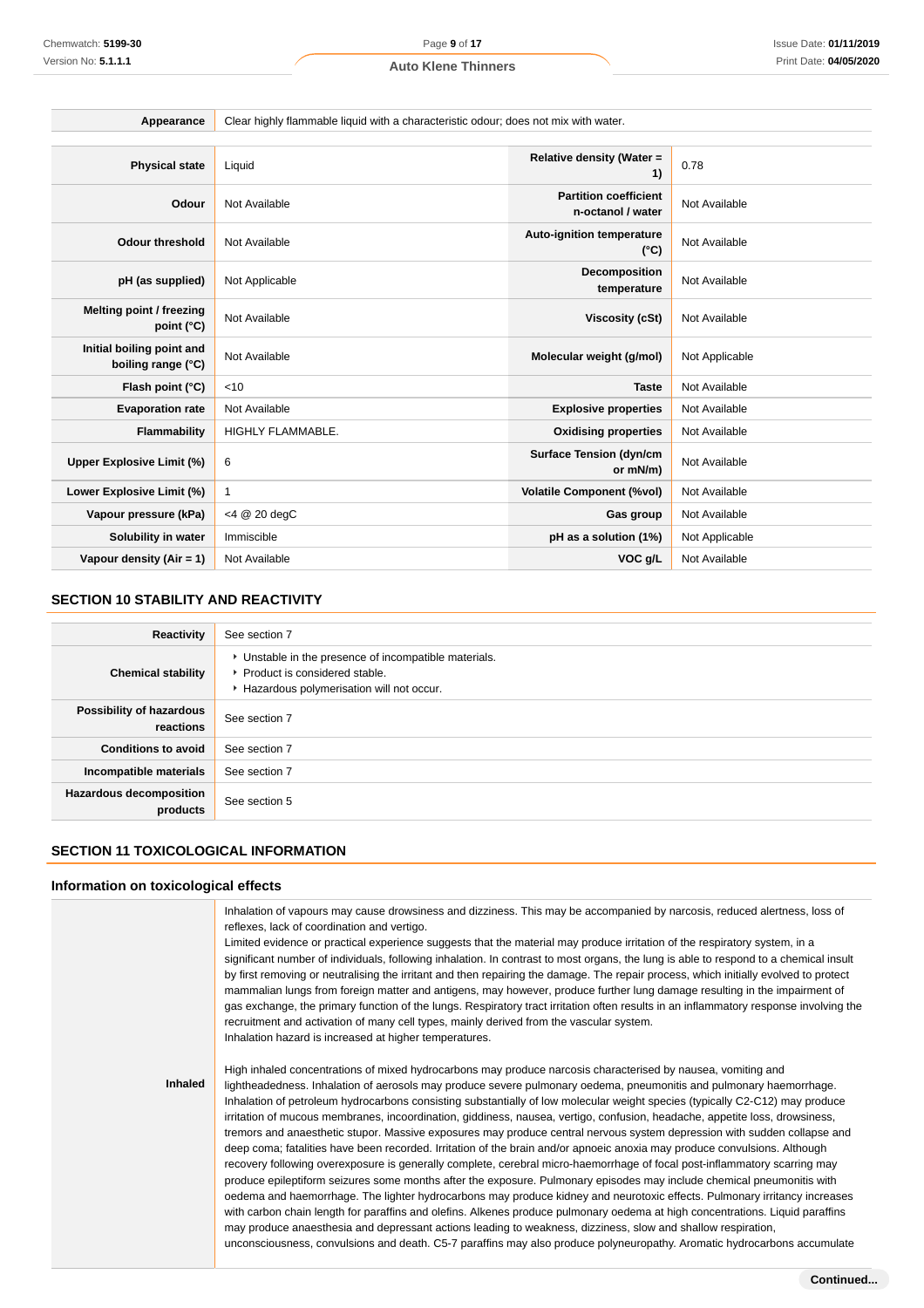|  | <b>Auto Klene Thinners</b> |
|--|----------------------------|
|  |                            |

|                     | in lipid rich tissues (typically the brain, spinal cord and peripheral nerves) and may produce functional impairment manifested by<br>nonspecific symptoms such as nausea, weakness, fatigue and vertigo; severe exposures may produce inebriation or<br>unconsciousness. Many of the petroleum hydrocarbons are cardiac sensitisers and may cause ventricular fibrillations.<br>Central nervous system (CNS) depression may include nonspecific discomfort, symptoms of giddiness, headache, dizziness,<br>nausea, anaesthetic effects, slowed reaction time, slurred speech and may progress to unconsciousness. Serious poisonings<br>may result in respiratory depression and may be fatal.<br>Acute effects from inhalation of high concentrations of vapour are pulmonary irritation, including coughing, with nausea; central<br>nervous system depression - characterised by headache and dizziness, increased reaction time, fatigue and loss of co-ordination<br>Inhalation of aerosols (mists, fumes), generated by the material during the course of normal handling, may be damaging to the<br>health of the individual.                                                                                                                                                                                                                                                                                                                                                                                                                                                                                                                                                                                                                                                                                                                                                                                                                                                                                                                                                                                                                                                                                                                                                                                                                                                  |
|---------------------|----------------------------------------------------------------------------------------------------------------------------------------------------------------------------------------------------------------------------------------------------------------------------------------------------------------------------------------------------------------------------------------------------------------------------------------------------------------------------------------------------------------------------------------------------------------------------------------------------------------------------------------------------------------------------------------------------------------------------------------------------------------------------------------------------------------------------------------------------------------------------------------------------------------------------------------------------------------------------------------------------------------------------------------------------------------------------------------------------------------------------------------------------------------------------------------------------------------------------------------------------------------------------------------------------------------------------------------------------------------------------------------------------------------------------------------------------------------------------------------------------------------------------------------------------------------------------------------------------------------------------------------------------------------------------------------------------------------------------------------------------------------------------------------------------------------------------------------------------------------------------------------------------------------------------------------------------------------------------------------------------------------------------------------------------------------------------------------------------------------------------------------------------------------------------------------------------------------------------------------------------------------------------------------------------------------------------------------------------------------------------------------|
| Ingestion           | Accidental ingestion of the material may be harmful; animal experiments indicate that ingestion of less than 150 gram may be<br>fatal or may produce serious damage to the health of the individual.<br>Ingestion of petroleum hydrocarbons may produce irritation of the pharynx, oesophagus, stomach and small intestine with<br>oedema and mucosal ulceration resulting; symptoms include a burning sensation in the mouth and throat. Large amounts may<br>produce narcosis with nausea and vomiting, weakness or dizziness, slow and shallow respiration, swelling of the abdomen,<br>unconsciousness and convulsions. Myocardial injury may produce arrhythmias, ventricular fibrillation and electrocardiographic<br>changes. Central nervous system depression may also occur. Light aromatic hydrocarbons produce a warm, sharp, tingling<br>sensation on contact with taste buds and may anaesthetise the tongue. Aspiration into the lungs may produce coughing, gagging<br>and a chemical pneumonitis with pulmonary oedema and haemorrhage.<br>Considered an unlikely route of entry in commercial/industrial environments. The liquid may produce gastrointestinal discomfort<br>and may be harmful if swallowed. Ingestion may result in nausea, pain and vomiting. Vomit entering the lungs by aspiration may<br>cause potentially lethal chemical pneumonitis                                                                                                                                                                                                                                                                                                                                                                                                                                                                                                                                                                                                                                                                                                                                                                                                                                                                                                                                                                                                         |
| <b>Skin Contact</b> | The material produces moderate skin irritation; evidence exists, or practical experience predicts, that the material either<br>produces moderate inflammation of the skin in a substantial number of individuals following direct contact, and/or<br>▶ produces significant, but moderate, inflammation when applied to the healthy intact skin of animals (for up to four hours),<br>such inflammation being present twenty-four hours or more after the end of the exposure period.<br>Skin irritation may also be present after prolonged or repeated exposure; this may result in a form of contact dermatitis<br>(nonallergic). The dermatitis is often characterised by skin redness (erythema) and swelling (oedema) which may progress to<br>blistering (vesiculation), scaling and thickening of the epidermis. At the microscopic level there may be intercellular oedema of<br>the spongy layer of the skin (spongiosis) and intracellular oedema of the epidermis.<br>Repeated exposure may cause skin cracking, flaking or drying following normal handling and use.<br>Skin contact with the material may damage the health of the individual; systemic effects may result following absorption.<br>Open cuts, abraded or irritated skin should not be exposed to this material<br>The material may accentuate any pre-existing dermatitis condition<br>Entry into the blood-stream through, for example, cuts, abrasions, puncture wounds or lesions, may produce systemic injury with<br>harmful effects. Examine the skin prior to the use of the material and ensure that any external damage is suitably protected.                                                                                                                                                                                                                                                                                                                                                                                                                                                                                                                                                                                                                                                                                                                                                 |
| Eye                 | Petroleum hydrocarbons may produce pain after direct contact with the eyes. Slight, but transient disturbances of the corneal<br>epithelium may also result. The aromatic fraction may produce irritation and lachrymation.<br>Evidence exists, or practical experience predicts, that the material may cause severe eye irritation in a substantial number of<br>individuals and/or may produce significant ocular lesions which are present twenty-four hours or more after instillation into the<br>eye(s) of experimental animals. Eye contact may cause significant inflammation with pain. Corneal injury may occur; permanent<br>impairment of vision may result unless treatment is prompt and adequate. Repeated or prolonged exposure to irritants may<br>cause inflammation characterised by a temporary redness (similar to windburn) of the conjunctiva (conjunctivitis); temporary<br>impairment of vision and/or other transient eye damage/ulceration may occur.<br>The liquid produces a high level of eye discomfort and is capable of causing pain and severe conjunctivitis. Corneal injury may<br>develop, with possible permanent impairment of vision, if not promptly and adequately treated.                                                                                                                                                                                                                                                                                                                                                                                                                                                                                                                                                                                                                                                                                                                                                                                                                                                                                                                                                                                                                                                                                                                                                                  |
| <b>Chronic</b>      | Harmful: danger of serious damage to health by prolonged exposure through inhalation.<br>Serious damage (clear functional disturbance or morphological change which may have toxicological significance) is likely to be<br>caused by repeated or prolonged exposure. As a rule the material produces, or contains a substance which produces severe<br>lesions. Such damage may become apparent following direct application in subchronic (90 day) toxicity studies or following<br>sub-acute (28 day) or chronic (two-year) toxicity tests.<br>Exposure to the material may cause concerns for humans owing to possible developmental toxic effects, generally on the basis<br>that results in appropriate animal studies provide strong suspicion of developmental toxicity in the absence of signs of marked<br>maternal toxicity, or at around the same dose levels as other toxic effects but which are not a secondary non-specific<br>consequence of other toxic effects.<br>On the basis, primarily, of animal experiments, concern has been expressed by at least one classification body that the material<br>may produce carcinogenic or mutagenic effects; in respect of the available information, however, there presently exists<br>inadequate data for making a satisfactory assessment.<br>Limited evidence suggests that repeated or long-term occupational exposure may produce cumulative health effects involving<br>organs or biochemical systems.<br>Chronic toluene habituation occurs following intentional abuse (glue sniffing) or from occupational exposure. Ataxia,<br>incoordination and tremors of the hands and feet (as a consequence of diffuse cerebral atrophy), headache, abnormal speech,<br>transient memory loss, convulsions, coma, drowsiness, reduced colour perception, frank blindness, nystagmus (rapid, involuntary<br>eye-movements), hearing loss leading to deafness and mild dementia have all been associated with chronic abuse. Peripheral<br>nerve damage, encephalopathy, giant axonopathy electrolyte disturbances in the cerebrospinal fluid and abnormal computer<br>tomographic (CT scans) are common amongst toluene addicts. Although toluene abuse has been linked with kidney disease, this<br>does not commonly appear in cases of occupational toluene exposures. Cardiac and haematological toxicity are however |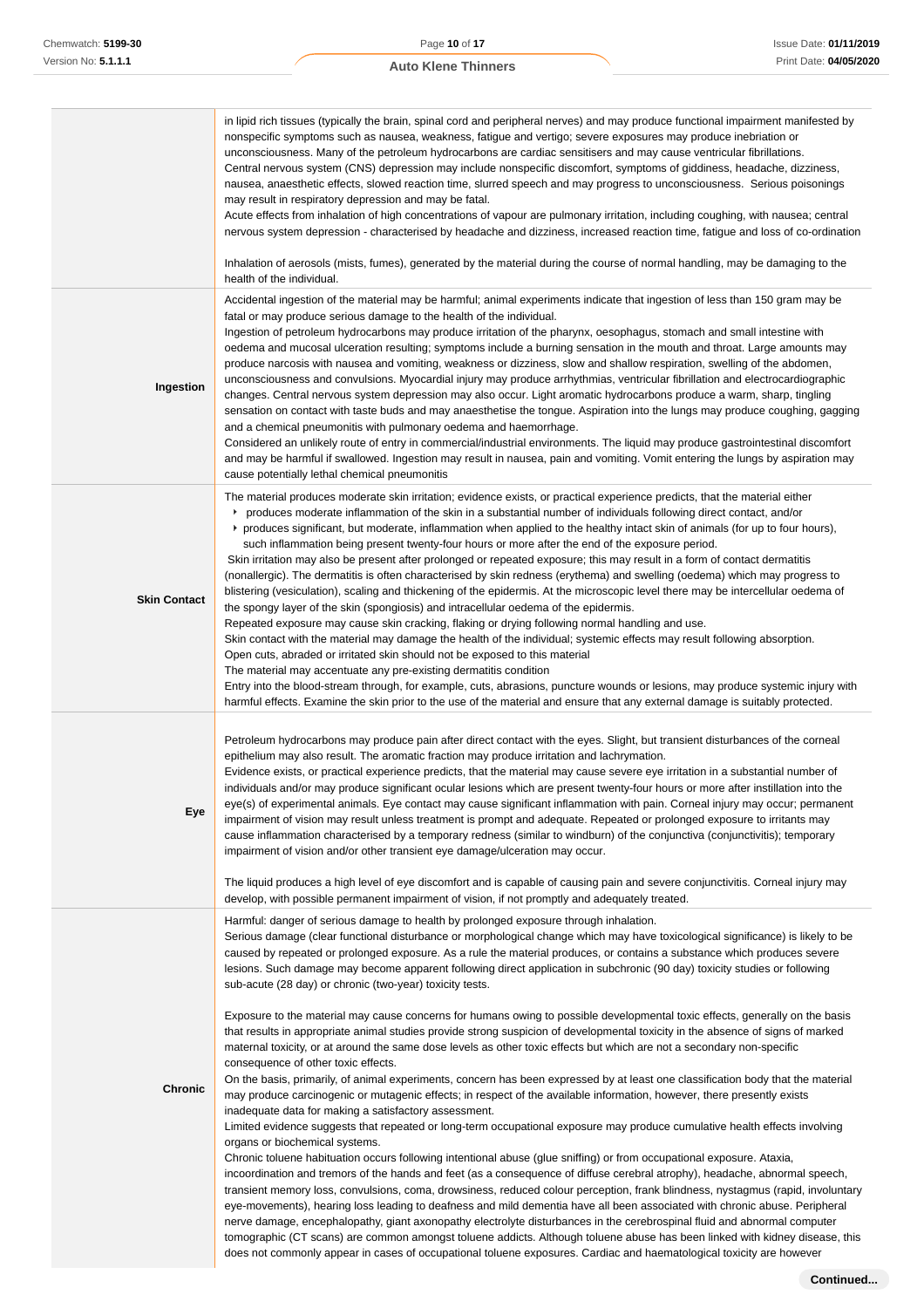associated with chronic toluene exposures. Cardiac arrhythmia, multifocal and premature ventricular contractions and supraventricular tachycardia are present in 20% of patients who abused toluene-containing paints. Previous suggestions that chronic toluene inhalation produced human peripheral neuropathy have been discounted. However central nervous system (CNS) depression is well documented where blood toluene exceeds 2.2 mg%. Toluene abusers can achieve transient circulating concentrations of 6.5 %. Amongst workers exposed for a median time of 29 years, to toluene, no subacute effects on neurasthenic complaints and psychometric test results could be established.

The prenatal toxicity of very high toluene concentrations has been documented for several animal species and man. Malformations indicative of specific teratogenicity have not generally been found. Neonatal toxicity, described in the literature, takes the form of embryo death or delayed foetal growth and delayed skeletal system development. Permanent damage of children has been seen only when mothers have suffered from chronic intoxication as a result of "sniffing".

Repeated or prolonged exposure to mixed hydrocarbons may produce narcosis with dizziness, weakness, irritability, concentration and/or memory loss, tremor in the fingers and tongue, vertigo, olfactory disorders, constriction of visual field, paraesthesias of the extremities, weight loss and anaemia and degenerative changes in the liver and kidney. Chronic exposure by petroleum workers, to the lighter hydrocarbons, has been associated with visual disturbances, damage to the central nervous system, peripheral neuropathies (including numbness and paraesthesias), psychological and neurophysiological deficits, bone marrow toxicities (including hypoplasia possibly due to benzene) and hepatic and renal involvement. Chronic dermal exposure to petroleum hydrocarbons may result in defatting which produces localised dermatoses. Surface cracking and erosion may also increase susceptibility to infection by microorganisms. One epidemiological study of petroleum refinery workers has reported elevations in standard mortality ratios for skin cancer along with a dose-response relationship indicating an association between routine workplace exposure to petroleum or one of its constituents and skin cancer, particularly melanoma. Other studies have been unable to confirm this finding.

Hydrocarbon solvents are liquid hydrocarbon fractions derived from petroleum processing streams, containing only carbon and hydrogen atoms, with carbon numbers ranging from approximately C5-C20 and boiling between approximately 35-370 deg C. Many of the hydrocarbon solvents have complex and variable compositions with constituents of 4 types, alkanes (normal paraffins, isoparaffins, and cycloparaffins) and aromatics (primarily alkylated one- and two-ring species). Despite the compositional complexity, most hydrocarbon solvent constituents have similar toxicological properties, and the overall toxicological hazards can be characterized in generic terms. Hydrocarbon solvents can cause chemical pneumonitis if aspirated into the lung, and those that are volatile can cause acute CNS effects and/or ocular and respiratory irritation at exposure levels exceeding occupational recommendations. Otherwise, there are few toxicologically important effects. The exceptions, n-hexane and naphthalene, have unique toxicological properties

#### Animal studies:

No deaths or treatment related signs of toxicity were observed in rats exposed to light alkylate naphtha (paraffinic hydrocarbons) at concentrations of 668, 2220 and 6646 ppm for 6 hrs/day, 5 days/wk for 13 weeks. Increased liver weights and kidney toxicity (male rats) was observed in high dose animals. Exposure to pregnant rats at concentrations of 137, 3425 and 6850 ppm did not adversely affect reproduction or cause maternal or foetal toxicity. Lifetime skin painting studies in mice with similar naphthas have shown weak or no carcinogenic activity following prolonged and repeated exposure. Similar

naphthas/distillates, when tested at nonirritating dose levels, did not show any significant carcinogenic activity indicating that this tumorigenic response is likely related to chronic irritation and not to dose. The mutagenic potential of naphthas has been reported to be largely negative in a variety of mutagenicity tests. The exact relationship between these results and human health is not known. Some components of this product have been shown to produce a species specific, sex hormonal dependent kidney lesion in male rats from repeated oral or inhalation exposure. Subsequent research has shown that the kidney damage develops via the formation of a alpha-2u-globulin, a mechanism unique to the male rat. Humans do not form alpha-2u-globulin, therefore, the kidney effects resulting from this mechanism are not relevant in human.

Chronic solvent inhalation exposures may result in nervous system impairment and liver and blood changes. [PATTYS]

|                                               | <b>TOXICITY</b>                                                                                                    | <b>IRRITATION</b>                                    |
|-----------------------------------------------|--------------------------------------------------------------------------------------------------------------------|------------------------------------------------------|
| <b>Auto Klene Thinners</b>                    | Not Available                                                                                                      | Not Available                                        |
|                                               | <b>TOXICITY</b>                                                                                                    | <b>IRRITATION</b>                                    |
| naphtha petroleum, light<br>aliphatic solvent | Dermal (rabbit) LD50: >1900 mg/kg[1]                                                                               | Eye: no adverse effect observed (not irritating)[1]  |
|                                               | Oral (rat) LD50: >4500 mg/kg[1]                                                                                    | Skin: adverse effect observed (irritating)[1]        |
|                                               | <b>TOXICITY</b>                                                                                                    | <b>IRRITATION</b>                                    |
|                                               | dermal (rat) LD50: >2000 mg/kg $[1]$                                                                               | Eye (rabbit): 2mg/24h - SEVERE                       |
|                                               | Inhalation (rat) LC50: 49 mg/l/4 $H[2]$                                                                            | Eye (rabbit):0.87 mg - mild                          |
|                                               | Oral (rat) LD50: 636 mg/kg <sup>[2]</sup>                                                                          | Eye (rabbit):100 mg/30sec - mild                     |
| toluene                                       |                                                                                                                    | Eye: adverse effect observed (irritating)[1]         |
|                                               |                                                                                                                    | Skin (rabbit):20 mg/24h-moderate                     |
|                                               |                                                                                                                    | Skin (rabbit):500 mg - moderate                      |
|                                               |                                                                                                                    | Skin: adverse effect observed (irritating)[1]        |
|                                               |                                                                                                                    | Skin: no adverse effect observed (not irritating)[1] |
| $l$ cornal:                                   | 1 Value obtained from Europe ECUA Posicitored Substances Agute toxicity 2 * Value obtained from manufacturer's SDS |                                                      |

**Legend:** 1. Value obtained from Europe ECHA Registered Substances - Acute toxicity 2.\* Value obtained from manufacturer's SDS. Unless otherwise specified data extracted from RTECS - Register of Toxic Effect of chemical Substances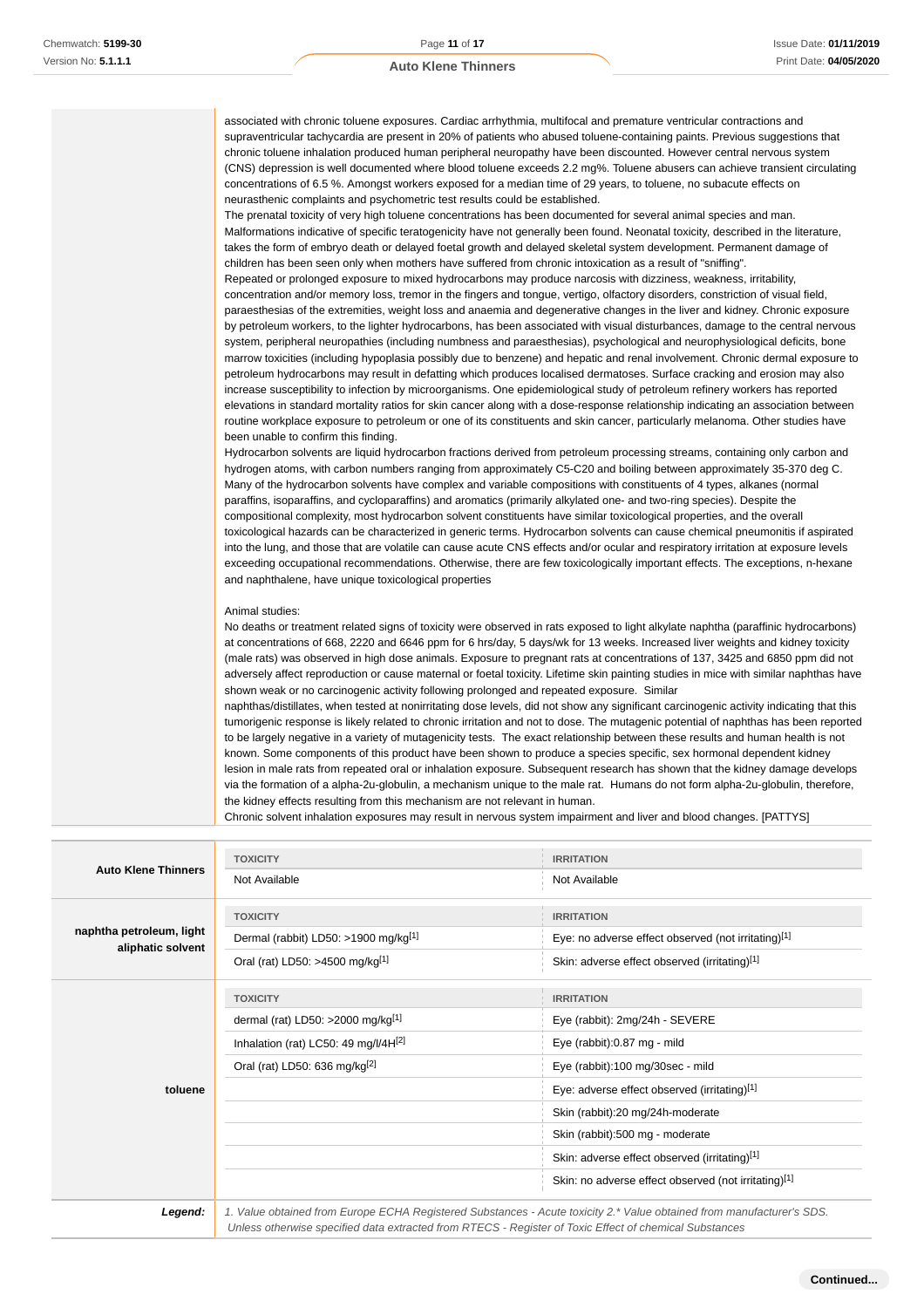| <b>NAPHTHA PETROLEUM,</b><br><b>LIGHT ALIPHATIC</b><br><b>SOLVENT</b> | for petroleum:<br>Altered mental state, drowsiness, peripheral motor neuropathy, irreversible brain damage (so-called Petrol Sniffer's<br>Encephalopathy), delirium, seizures, and sudden death have been reported from repeated overexposure to some hydrocarbon<br>solvents, naphthas, and gasoline<br>This product may contain benzene which is known to cause acute myeloid leukaemia and n-hexane which has been shown to<br>metabolize to compounds which are neuropathic.<br>This product contains toluene. There are indications from animal studies that prolonged exposure to high concentrations of<br>toluene may lead to hearing loss.<br>This product contains ethyl benzene and naphthalene from which there is evidence of tumours in rodents<br>Carcinogenicity: Inhalation exposure to mice causes liver tumours, which are not considered relevant to humans. Inhalation<br>exposure to rats causes kidney tumours which are not considered relevant to humans.<br>Mutagenicity: There is a large database of mutagenicity studies on gasoline and gasoline blending streams, which use a wide<br>variety of endpoints and give predominantly negative results. All in vivo studies in animals and recent studies in exposed humans<br>(e.g. petrol service station attendants) have shown negative results in mutagenicity assays.<br>Reproductive Toxicity: Repeated exposure of pregnant rats to high concentrations of toluene (around or exceeding 1000 ppm)<br>can cause developmental effects, such as lower birth weight and developmental neurotoxicity, on the foetus. However, in a<br>two-generation reproductive study in rats exposed to gasoline vapour condensate, no adverse effects on the foetus were<br>observed.<br><b>Human Effects:</b> Prolonged/ repeated contact may cause defatting of the skin which can lead to dermatitis and may make the<br>skin more susceptible to irritation and penetration by other materials.<br>Lifetime exposure of rodents to gasoline produces carcinogenicity although the relevance to humans has been questioned.<br>Gasoline induces kidney cancer in male rats as a consequence of accumulation of the alpha2-microglobulin protein in hyaline<br>droplets in the male (but not female) rat kidney. Such abnormal accumulation represents lysosomal overload and leads to chronic<br>renal tubular cell degeneration, accumulation of cell debris, mineralisation of renal medullary tubules and necrosis. A sustained<br>regenerative proliferation occurs in epithelial cells with subsequent neoplastic transformation with continued exposure. The<br>alpha2-microglobulin is produced under the influence of hormonal controls in male rats but not in females and, more importantly,<br>not in humans.                                                                                                                                                                                                                                                                                                                                                                                                                                                                                                                                                                                                                                                                                                                                                                                                                                                                                                                                                                                                                                                                                                                                                                                                                                                                                                                                                                                                                                                                                                                                                                                                                                                                                            |
|-----------------------------------------------------------------------|-------------------------------------------------------------------------------------------------------------------------------------------------------------------------------------------------------------------------------------------------------------------------------------------------------------------------------------------------------------------------------------------------------------------------------------------------------------------------------------------------------------------------------------------------------------------------------------------------------------------------------------------------------------------------------------------------------------------------------------------------------------------------------------------------------------------------------------------------------------------------------------------------------------------------------------------------------------------------------------------------------------------------------------------------------------------------------------------------------------------------------------------------------------------------------------------------------------------------------------------------------------------------------------------------------------------------------------------------------------------------------------------------------------------------------------------------------------------------------------------------------------------------------------------------------------------------------------------------------------------------------------------------------------------------------------------------------------------------------------------------------------------------------------------------------------------------------------------------------------------------------------------------------------------------------------------------------------------------------------------------------------------------------------------------------------------------------------------------------------------------------------------------------------------------------------------------------------------------------------------------------------------------------------------------------------------------------------------------------------------------------------------------------------------------------------------------------------------------------------------------------------------------------------------------------------------------------------------------------------------------------------------------------------------------------------------------------------------------------------------------------------------------------------------------------------------------------------------------------------------------------------------------------------------------------------------------------------------------------------------------------------------------------------------------------------------------------------------------------------------------------------------------------------------------------------------------------------------------------------------------------------------------------------------------------------------------------------------------------------------------------------------------------------------------------------------------------------------------------------------------------------------------------------------------------------------------------------------------------------------------------------------------------------------------------------------------------------------------------------------------------------------------------------------------------------------------------------------------------------------------------------------------------------------------------------------------------------------------------------------------------------------------------------------------------------------------------------------------------------------------------------------------------------------------------------------------------------------------------------------------------------------------------------------------------------------------------------------------------------------------------------------------------------------------------------------------------------------------------------------|
| <b>TOLUENE</b>                                                        | The material may cause skin irritation after prolonged or repeated exposure and may produce a contact dermatitis (nonallergic).<br>This form of dermatitis is often characterised by skin redness (erythema) and swelling the epidermis. Histologically there may be<br>intercellular oedema of the spongy layer (spongiosis) and intracellular oedema of the epidermis.<br>For toluene:<br><b>Acute Toxicity</b><br>Humans exposed to intermediate to high levels of toluene for short periods of time experience adverse central nervous system<br>effects ranging from headaches to intoxication, convulsions, narcosis, and death. Similar effects are observed in short-term<br>animal studies.<br><b>Humans -</b> Toluene ingestion or inhalation can result in severe central nervous system depression, and in large doses, can act as<br>a narcotic. The ingestion of about 60 mL resulted in fatal nervous system depression within 30 minutes in one reported case.<br>Constriction and necrosis of myocardial fibers, markedly swollen liver, congestion and haemorrhage of the lungs and acute<br>tubular necrosis were found on autopsy.<br>Central nervous system effects (headaches, dizziness, intoxication) and eye irritation occurred following inhalation exposure to<br>100 ppm toluene 6 hours/day for 4 days.<br>Exposure to 600 ppm for 8 hours resulted in the same and more serious symptoms including euphoria, dilated pupils,<br>convulsions, and nausea . Exposure to 10,000-30,000 ppm has been reported to cause narcosis and death<br>Toluene can also strip the skin of lipids causing dermatitis<br>Animals - The initial effects are instability and incoordination, lachrymation and sniffles (respiratory exposure), followed by<br>narcosis. Animals die of respiratory failure from severe nervous system depression. Cloudy swelling of the kidneys was reported<br>in rats following inhalation exposure to 1600 ppm, 18-20 hours/day for 3 days<br><b>Subchronic/Chronic Effects:</b><br>Repeat doses of toluene cause adverse central nervous system effects and can damage the upper respiratory system, the liver,<br>and the kidney. Adverse effects occur as a result from both oral and the inhalation exposures. A reported lowest-observed-effect<br>level in humans for adverse neurobehavioral effects is 88 ppm.<br>Humans - Chronic occupational exposure and incidences of toluene abuse have resulted in hepatomegaly and liver function<br>changes. It has also resulted in nephrotoxicity and, in one case, was a cardiac sensitiser and fatal cardiotoxin.<br>Neural and cerebellar dystrophy were reported in several cases of habitual "glue sniffing." An epidemiological study in France on<br>workers chronically exposed to toluene fumes reported leukopenia and neutropenia. Exposure levels were not given in the<br>secondary reference; however, the average urinary excretion of hippuric acid, a metabolite of toluene, was given as 4 g/L<br>compared to a normal level of 0.6 g/L<br>Animals - The major target organs for the subchronic/chronic toxicity of toluene are the nervous system, liver, and kidney.<br>Depressed immune response has been reported in male mice given doses of 105 mg/kg/day for 28 days. Toluene in corn oil<br>administered to F344 male and female rats by gavage 5 days/week for 13 weeks, induced prostration, hypoactivity, ataxia,<br>piloerection, lachrymation, excess salivation, and body tremors at doses 2500 mg/kg. Liver, kidney, and heart weights were also<br>increased at this dose and histopathologic lesions were seen in the liver, kidneys, brain and urinary bladder. The no-observed-<br>adverse effect level (NOAEL) for the study was 312 mg/kg (223 mg/kg/day) and the lowest-observed-adverse effect level<br>(LOAEL) for the study was 625 mg/kg (446 mg/kg/day).<br><b>Developmental/Reproductive Toxicity</b><br>Exposures to high levels of toluene can result in adverse effects in the developing human foetus. Several studies have indicated<br>that high levels of toluene can also adversely effect the developing offspring in laboratory animals.<br>Humans - Variable growth, microcephaly, CNS dysfunction, attentional deficits, minor craniofacial and limb abnormalities, and<br>developmental delay were seen in three children exposed to toluene in utero as a result of maternal solvent abuse before and<br>during pregnancy |

**Animals** - Sternebral alterations, extra ribs, and missing tails were reported following treatment of rats with 1500 mg/m3 toluene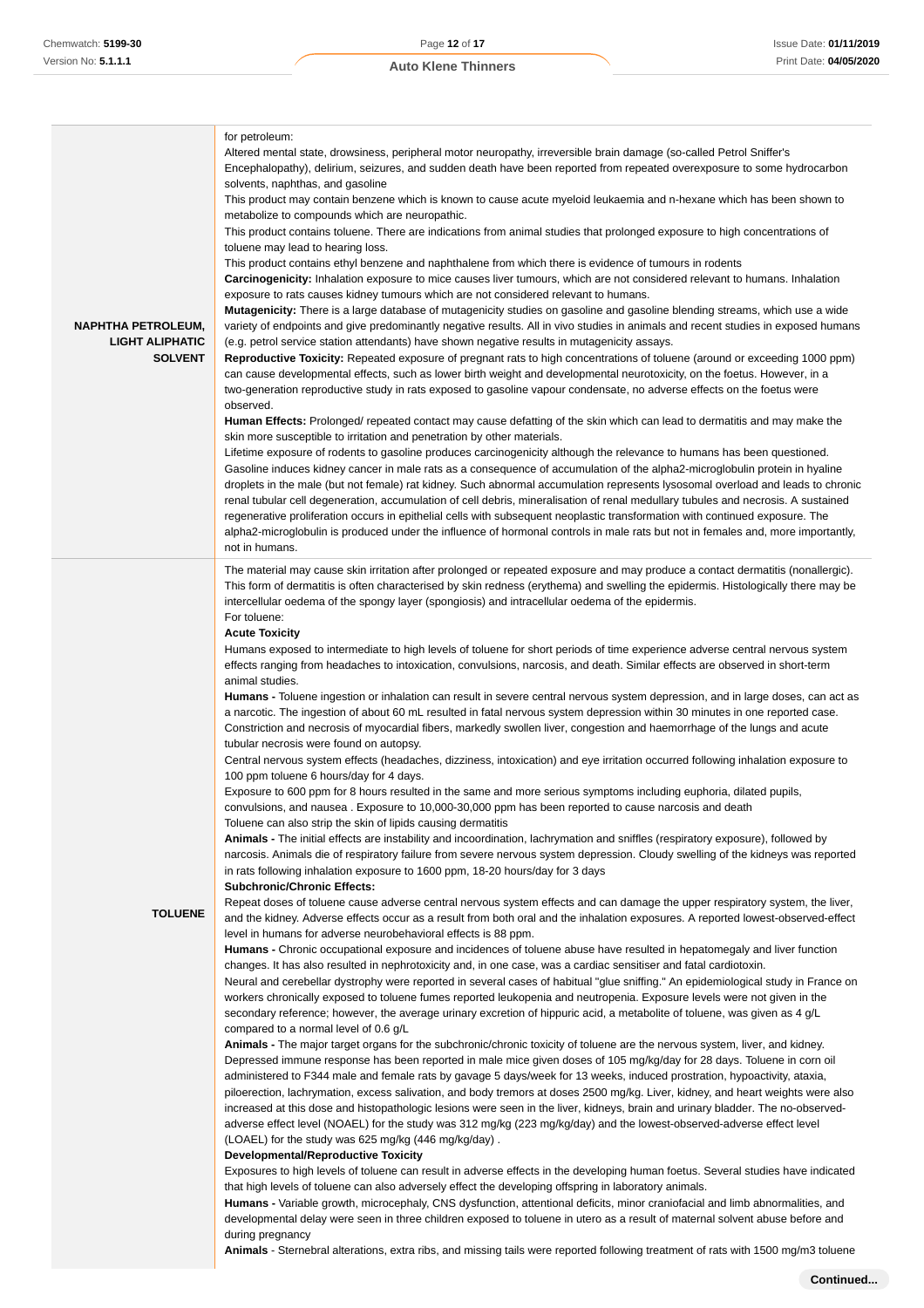24 hours/day during days 9-14 of gestation. Two of the dams died during the exposure. Another group of rats received 1000 mg/m3 8 hours/day during days 1-21 of gestation. No maternal deaths or toxicity occurred, however, minor skeletal retardation was present in the exposed fetuses. CFLP Mice were exposed to 500 or 1500 mg/m3 toluene continuously during days 6-13 of pregnancy. All dams died at the high dose during the first 24 hours of exposure, however none died at 500 mg/m3. Decreased foetal weight was reported, but there were no differences in the incidences of skeletal malformations or anomalies between the treated and control offspring. **Absorption** - Studies in humans and animals have demonstrated that toluene is readily absorbed via the lungs and the gastrointestinal tract. Absorption through the skin is estimated at about 1% of that absorbed by the lungs when exposed to toluene vapor.

Dermal absorption is expected to be higher upon exposure to the liquid; however, exposure is limited by the rapid evaporation of toluene

**Distribution** - In studies with mice exposed to radiolabeled toluene by inhalation, high levels of radioactivity were present in body fat, bone marrow, spinal nerves, spinal cord, and brain white matter. Lower levels of radioactivity were present in blood, kidney, and liver. Accumulation of toluene has generally been found in adipose tissue, other tissues with high fat content, and in highly vascularised tissues .

**Metabolism** - The metabolites of inhaled or ingested toluene include benzyl alcohol resulting from the hydroxylation of the methyl group. Further oxidation results in the formation of benzaldehyde and benzoic acid. The latter is conjugated with glycine to yield hippuric acid or reacted with glucuronic acid to form benzoyl glucuronide. o-cresol and p-cresol formed by ring hydroxylation are considered minor metabolites

**Excretion -** Toluene is primarily (60-70%) excreted through the urine as hippuric acid. The excretion of benzoyl glucuronide accounts for 10-20%, and excretion of unchanged toluene through the lungs also accounts for 10-20%. Excretion of hippuric acid is usually complete within 24 hours after exposure.

| <b>Acute Toxicity</b>                                                                                         | $\checkmark$ | Carcinogenicity                 | ×            |
|---------------------------------------------------------------------------------------------------------------|--------------|---------------------------------|--------------|
| <b>Skin Irritation/Corrosion</b>                                                                              | $\checkmark$ | Reproductivity                  | ✔            |
| <b>Serious Eye</b><br>Damage/Irritation                                                                       | ✔            | <b>STOT - Single Exposure</b>   | v            |
| <b>Respiratory or Skin</b><br>sensitisation                                                                   | ×            | <b>STOT - Repeated Exposure</b> | v            |
| <b>Mutagenicity</b>                                                                                           | ×            | <b>Aspiration Hazard</b>        | $\checkmark$ |
| $\blacktriangleright$ – Data either not available or does not fill the criteria for classification<br>Legend: |              |                                 |              |

 $\blacktriangleright$  – Data available to make classification

### **SECTION 12 ECOLOGICAL INFORMATION**

#### **Toxicity**

| <b>Auto Klene Thinners</b>                    | <b>ENDPOINT</b>         | <b>TEST DURATION (HR)</b> | <b>SPECIES</b>                | <b>VALUE</b>            | <b>SOURCE</b>    |
|-----------------------------------------------|-------------------------|---------------------------|-------------------------------|-------------------------|------------------|
|                                               | <b>Not</b><br>Available | Not Available             | Not Available                 | <b>Not</b><br>Available | Not<br>Available |
|                                               | <b>ENDPOINT</b>         | <b>TEST DURATION (HR)</b> | <b>SPECIES</b>                | <b>VALUE</b>            | <b>SOURCE</b>    |
|                                               | <b>LC50</b>             | 96                        | Fish                          | $4.1$ mg/L              | $\overline{2}$   |
| naphtha petroleum, light<br>aliphatic solvent | <b>EC50</b>             | 48                        | Crustacea                     | 4.5mg/L                 | $\overline{2}$   |
|                                               | <b>EC50</b>             | 72                        | Algae or other aquatic plants | $>1$ -mg/L              | $\overline{2}$   |
|                                               | <b>NOEC</b>             | 72                        | Algae or other aquatic plants | $<$ 0.1 $mg/L$          | -1               |
|                                               | <b>ENDPOINT</b>         | <b>TEST DURATION (HR)</b> | <b>SPECIES</b>                | VALUE                   | <b>SOURCE</b>    |
|                                               | <b>LC50</b>             | 96                        | Fish                          | 0.0073mg/L              | 4                |
|                                               | EC50                    | 48                        | Crustacea                     | 3.78mg/L                | 5                |
| toluene                                       | <b>EC50</b>             | 72                        | Algae or other aquatic plants | 12.5mg/L                | 4                |
|                                               | <b>BCF</b>              | 24                        | Algae or other aquatic plants | $10$ mg/L               | 4                |
|                                               | <b>NOEC</b>             | 168                       | Crustacea                     | $0.74$ mg/L             | 5                |

**Legend:** Extracted from 1. IUCLID Toxicity Data 2. Europe ECHA Registered Substances - Ecotoxicological Information - Aquatic Toxicity 3. EPIWIN Suite V3.12 (QSAR) - Aquatic Toxicity Data (Estimated) 4. US EPA, Ecotox database - Aquatic Toxicity Data 5. ECETOC Aquatic Hazard Assessment Data 6. NITE (Japan) - Bioconcentration Data 7. METI (Japan) - Bioconcentration Data 8. Vendor Data

For aromatic hydrocarbons:

Within an aromatic series, acute toxicity increases with increasing alkyl substitution on the aromatic nucleus. For example, there is an increase in toxicity as alkylation of the naphthalene structure increases. The order of most toxic to least in a study using grass shrimp (Palaemonetes pugio) and brown shrimp (Penaeus aztecus) was dimethylnaphthalenes > methylnaphthalenes >naphthalenes.

Studies conclude that the toxicity of an oil appears to be a function of its di-aromatic and tri-aromatic hydrocarbons, which includes three-ring hydrocarbons such as phenanthrene.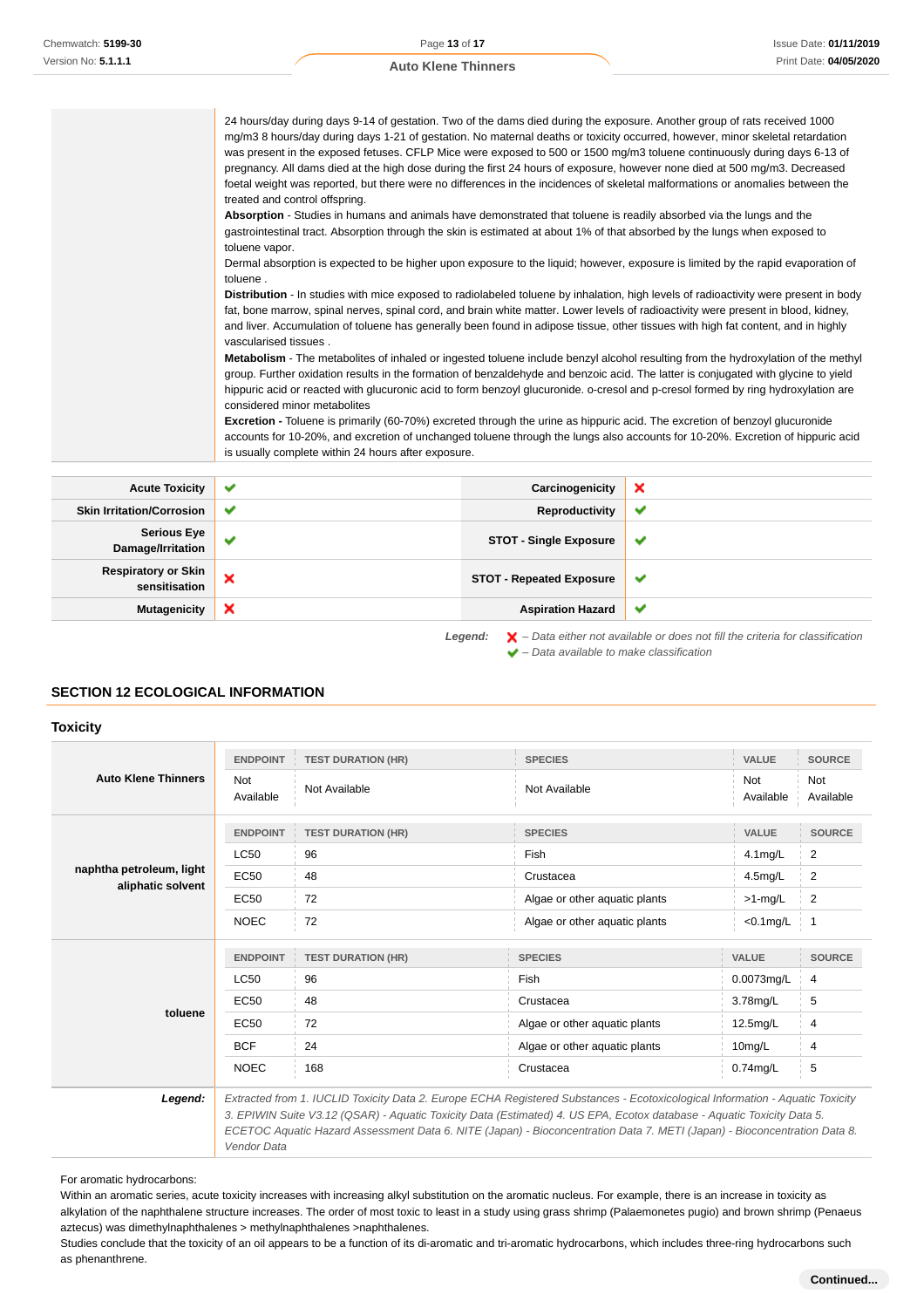The heavier (4-, 5-, and 6-ring) PAHs are more persistent than the lighter (2- and 3-ring) PAHs and tend to have greater carcinogenic and other chronic impact potential. PAHs in general are more frequently associated with chronic risks. These risks include cancer and often are the result of exposures to complex mixtures of chronic-risk aromatics (such as PAHs, alkyl PAHs, benzenes, and alkyl benzenes), rather than exposures to low levels of a single compound.

Anthracene is a phototoxic PAH . UV light greatly increases the toxicity of anthracene to bluegill sunfish. . Benchmarks developed in the absence of UV light may be under-protective, and biological resources in strong sunlight are at more risk than those that are not.

Volatile furandiones and aldehydes are significant atmospheric oxidation products of aromatic compounds. Highly acidic dicarboxylic acids produced by the reactions between furandiones and water were shown to rapidly acidify an aqueous phase

#### For toluene:

log Kow : 2.1-3 log Koc : 1.12-2.85 Koc : 37-260 log Kom : 1.39-2.89 Half-life (hr) air : 2.4-104 Half-life (hr) H2O surface water : 5.55-528 Half-life (hr) H2O ground : 168-2628 Half-life (hr) soil : <48-240 Henry's Pa m3 /mol: 518-694 Henry's atm m3 /mol: 5.94E-03 BOD 5 0.86-2.12, 5% COD : 0.7-2.52,21-27% ThOD : 3.13 BCF : 1.67-380 log BCF : 0.22-3.28

#### **Environmental fate:**

**Transport:** The majority of toluene evaporates to the atmosphere from the water and soil.It is moderately retarded by adsorption to soils rich in organic material (Koc = 259), therefore, transport to ground water is dependent on the soil composition. In unsaturated topsoil containing organic material, it has been estimated that 97% of the toluene is adsorbed to the soil and only about 2% is in the soil-water phase and transported with flowing groundwater. There is little retardation in sandy soils and 2-13% of the toluene was estimated to migrate with flowing water; the remainder was volatilised, biodegraded, or unaccounted for. In saturated deep soils with no soil-air phase, about 48% may be transported with flowing groundwater.

#### **Transformation/Persistence:**

**Air** - The main degradation pathway for toluene in the atmosphere is reaction with photochemically produced hydroxyl radicals. The estimated atmospheric half life for toluene is about 13 hours. Toluene is also oxidised by reactions with atmospheric nitrogen dioxide, oxygen, and ozone, but these are minor degradation pathways. Photolysis is not considered a significant degradative pathway for toluene

**Soil** - In surface soil, volatilisation to air is an important fate process for toluene. Biodegradation of toluene has been demonstrated in the laboratory to occur with a half life of about 1 hour. In the environment, biodegradation of toluene to carbon dioxide occurs with a typical half life of 1-7 days.

Water - An important fate process for toluene is volatilization, the rate of which depends on the amount of turbulence in the surface water .The volatilisation of toluene from static water has a half life of 1-16 days, whereas from turbulent water the half life is 5-6 hours. Degradation of toluene in surface water occurs primarily by biodegradation with a half life of less than one day under favorable conditions (presence of microorganisms, microbial adaptation, and optimum temperature). Biodegradation also occurs in shallow groundwater and in salt water at a reduced rate). No data are available on anaerobic degradation of toluene in deep ground water conditions where aerobic degradation would be minimal .

**Biota** - Bioaccumulation in most organisms is limited by the metabolism of toluene into more polar compounds that have greater water solubility and a lower affinity for lipids. Bioaccumulation in the food chain is predicted to be low.

#### **Ecotoxicity:**

Toluene has moderate acute toxicity to aquatic organisms; several toxicity values are in the range of greater than 1 mg/L and 100 mg/L.

Fish LC50 (96 h): fathead minnow (Pimephales promelas) 12.6-72 mg/l; Lepomis macrochirus 13-24 mg/l;

guppy (Poecilia reticulata) 28.2-59.3 mg/l; channel catfish (Ictalurus punctatus) 240 mg/l; goldfish (Carassius auratus): 22.8-57.68 mg/l Crustaceans LC50 (96 h): grass shrimp (Palaemonetes pugio) 9.5 ppm, crab larvae stage (Cancer magister) 28 ppm; shrimp (Crangon franciscorum) 4.3 ppm; daggerblade grass shrimp (Palaemonetes pugio) 9.5 mg/l

Algae EC50 (24 h): green algae (Chlorella vulgaris) 245 mg/l (growth); (72 h) green algae (Selenastrum capricornutum) 12.5 mg/l (growth)

#### **Persistence and degradability**

| Ingredient | Persistence: Water/Soil     | Persistence: Air              |
|------------|-----------------------------|-------------------------------|
| toluene    | LOW (Half-life $= 28$ days) | LOW (Half-life $=$ 4.33 days) |

#### **Bioaccumulative potential**

| Ingredient | <b>Bioaccumulation</b> |
|------------|------------------------|
| toluene    | $LOW (BCF = 90)$       |

#### **Mobility in soil**

| Ingredient | <b>Mobility</b>  |
|------------|------------------|
| toluene    | $OW (KOC = 268)$ |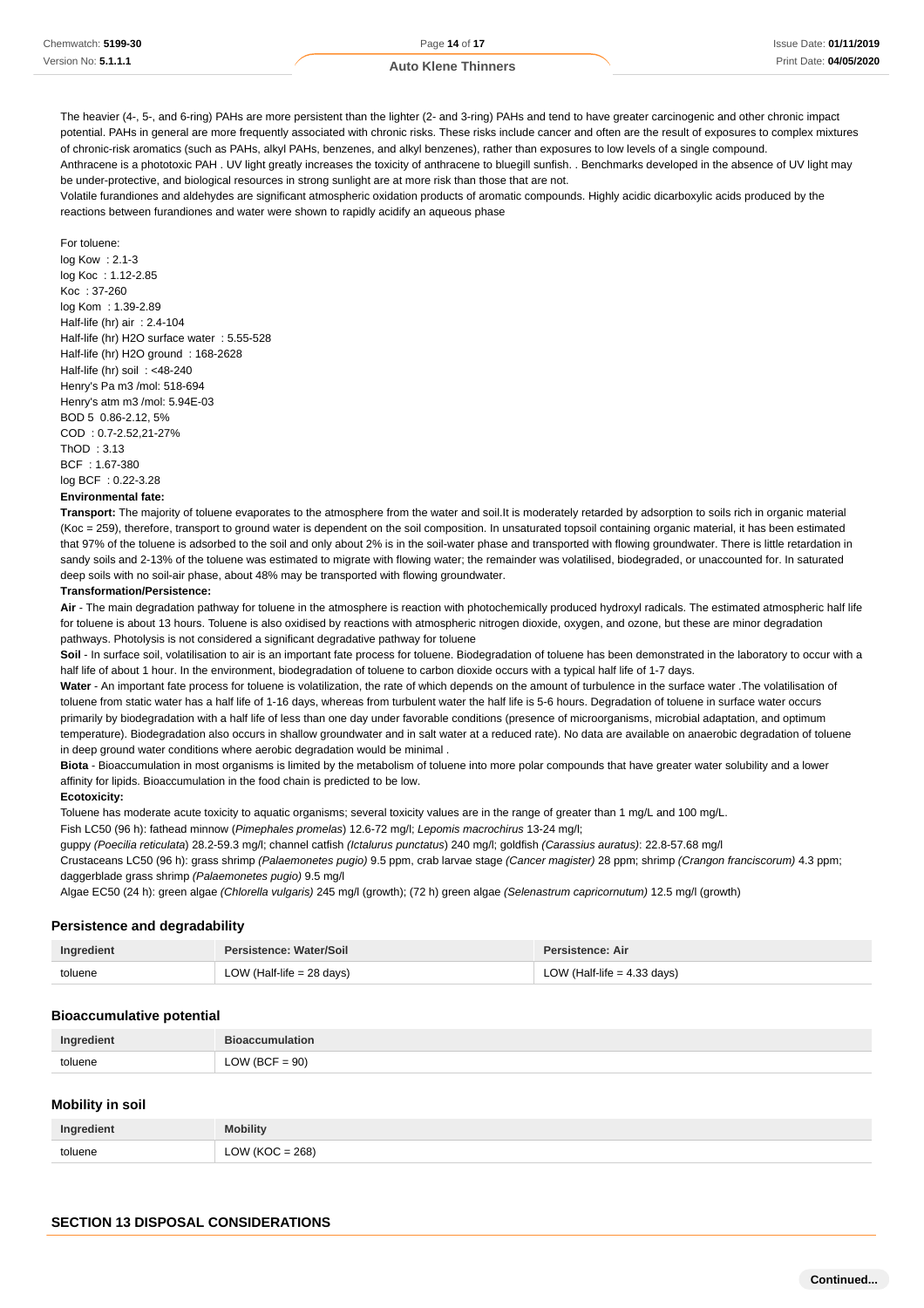### **Waste treatment methods**

| • Containers may still present a chemical hazard/danger when empty.<br>▶ Return to supplier for reuse/ recycling if possible.<br>Otherwise:<br>If container can not be cleaned sufficiently well to ensure that residuals do not remain or if the container cannot be used to<br>store the same product, then puncture containers, to prevent re-use, and bury at an authorised landfill.<br>▶ Where possible retain label warnings and SDS and observe all notices pertaining to the product.<br><b>Product / Packaging</b><br>▶ Recycle wherever possible.<br>disposal<br>▶ Consult manufacturer for recycling options or consult local or regional waste management authority for disposal if no suitable<br>treatment or disposal facility can be identified.<br>▶ Dispose of by: burial in a land-fill specifically licensed to accept chemical and / or pharmaceutical wastes or Incineration in a<br>licensed apparatus (after admixture with suitable combustible material).<br>▶ Decontaminate empty containers. Observe all label safeguards until containers are cleaned and destroyed. |  |
|----------------------------------------------------------------------------------------------------------------------------------------------------------------------------------------------------------------------------------------------------------------------------------------------------------------------------------------------------------------------------------------------------------------------------------------------------------------------------------------------------------------------------------------------------------------------------------------------------------------------------------------------------------------------------------------------------------------------------------------------------------------------------------------------------------------------------------------------------------------------------------------------------------------------------------------------------------------------------------------------------------------------------------------------------------------------------------------------------|--|
|                                                                                                                                                                                                                                                                                                                                                                                                                                                                                                                                                                                                                                                                                                                                                                                                                                                                                                                                                                                                                                                                                                    |  |

### **SECTION 14 TRANSPORT INFORMATION**

### **Labels Required**

| Marine Pollutant NO |  |
|---------------------|--|
| HAZCHEM 3YE         |  |

### **Land transport (ADG)**

| UN number                       | 1263                                                                                                                                                                                          |  |  |
|---------------------------------|-----------------------------------------------------------------------------------------------------------------------------------------------------------------------------------------------|--|--|
| UN proper shipping name         | PAINT (including paint, lacquer, enamel, stain, shellac, varnish, polish, liquid filler and liquid lacquer base) or PAINT RELATED<br>MATERIAL (including paint thinning or reducing compound) |  |  |
| Transport hazard class(es)      | 3<br>Class<br>Subrisk<br>Not Applicable                                                                                                                                                       |  |  |
| Packing group                   | Ш                                                                                                                                                                                             |  |  |
| <b>Environmental hazard</b>     | Not Applicable                                                                                                                                                                                |  |  |
| Special precautions for<br>user | Special provisions<br>163 367<br>5 <sub>L</sub><br>Limited quantity                                                                                                                           |  |  |

### **Air transport (ICAO-IATA / DGR)**

| <b>UN number</b>                | 1263                                                                                                                                                                                         |                           |             |  |  |
|---------------------------------|----------------------------------------------------------------------------------------------------------------------------------------------------------------------------------------------|---------------------------|-------------|--|--|
| UN proper shipping name         | Paint (including paint, lacquer, enamel, stain, shellac, varnish, polish, liquid filler and liquid lacquer base); Paint related material<br>(including paint thinning or reducing compounds) |                           |             |  |  |
| Transport hazard class(es)      | <b>ICAO/IATA Class</b><br>ICAO / IATA Subrisk<br><b>ERG Code</b>                                                                                                                             | 3<br>Not Applicable<br>3L |             |  |  |
| Packing group                   | Ш                                                                                                                                                                                            |                           |             |  |  |
| <b>Environmental hazard</b>     | Not Applicable                                                                                                                                                                               |                           |             |  |  |
| Special precautions for<br>user | Special provisions                                                                                                                                                                           |                           | A3 A72 A192 |  |  |
|                                 | Cargo Only Packing Instructions                                                                                                                                                              |                           | 364         |  |  |
|                                 | Cargo Only Maximum Qty / Pack                                                                                                                                                                |                           | 60 L        |  |  |
|                                 | Passenger and Cargo Packing Instructions                                                                                                                                                     |                           | 353         |  |  |
|                                 | Passenger and Cargo Maximum Qty / Pack                                                                                                                                                       |                           | 5 L         |  |  |
|                                 | Passenger and Cargo Limited Quantity Packing Instructions                                                                                                                                    |                           | Y341        |  |  |
|                                 | Passenger and Cargo Limited Maximum Qty / Pack                                                                                                                                               |                           | 1 L         |  |  |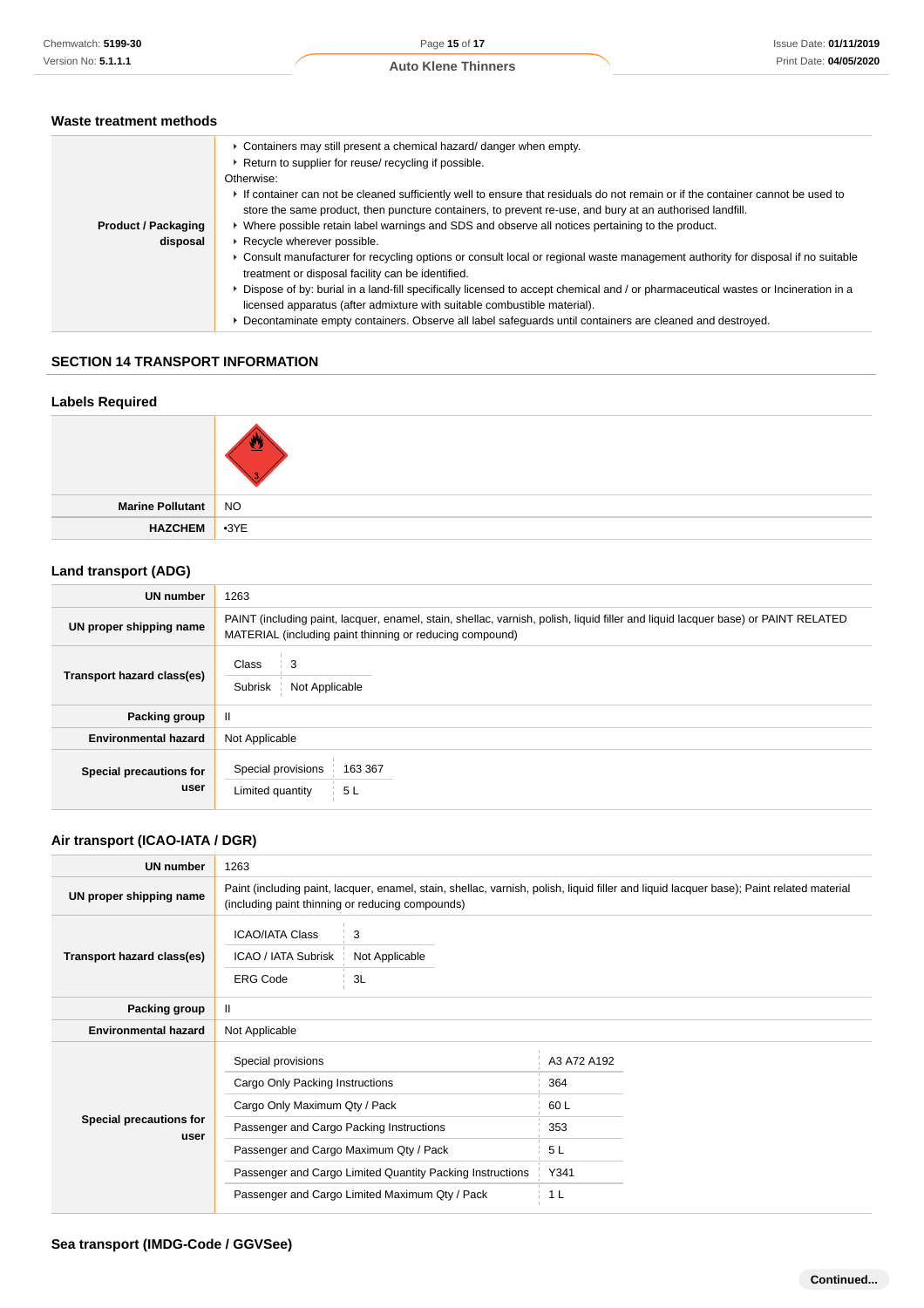| <b>UN number</b>                | 1263                                                                                                                                                                                          |                              |  |
|---------------------------------|-----------------------------------------------------------------------------------------------------------------------------------------------------------------------------------------------|------------------------------|--|
| UN proper shipping name         | PAINT (including paint, lacquer, enamel, stain, shellac, varnish, polish, liquid filler and liquid lacquer base) or PAINT RELATED<br>MATERIAL (including paint thinning or reducing compound) |                              |  |
| Transport hazard class(es)      | <b>IMDG Class</b><br>3<br><b>IMDG Subrisk</b><br>Not Applicable                                                                                                                               |                              |  |
| Packing group                   | Ш                                                                                                                                                                                             |                              |  |
| <b>Environmental hazard</b>     | Not Applicable                                                                                                                                                                                |                              |  |
| Special precautions for<br>user | <b>EMS Number</b><br>Special provisions<br><b>Limited Quantities</b>                                                                                                                          | $F-E$ . S-E<br>163 367<br>5L |  |

### **Transport in bulk according to Annex II of MARPOL and the IBC code**

Not Applicable

### **SECTION 15 REGULATORY INFORMATION**

### **Safety, health and environmental regulations / legislation specific for the substance or mixture**

### **NAPHTHA PETROLEUM, LIGHT ALIPHATIC SOLVENT IS FOUND ON THE FOLLOWING REGULATORY LISTS**

| Australia Hazardous Chemical Information System (HCIS) - Hazardous     | <b>Chemical Footprint</b>  |
|------------------------------------------------------------------------|----------------------------|
| Chemicals                                                              | <b>International Agend</b> |
| Australia Inventory of Chemical Substances (AICS)                      | the IARC Monograp          |
| Australia Standard for the Uniform Scheduling of Medicines and Poisons |                            |
| (SUSMP) - Schedule 5                                                   |                            |
|                                                                        |                            |

#### **TOLUENE IS FOUND ON THE FOLLOWING REGULATORY LISTS**

Australia Hazardous Chemical Information System (HCIS) - Hazardous Chemicals

Australia Inventory of Chemical Substances (AICS)

Australia Standard for the Uniform Scheduling of Medicines and Poisons (SUSMP) - Schedule 5

Project - Chemicals of High Concern List cy for Research on Cancer (IARC) - Agents Classified by phs

Australia Standard for the Uniform Scheduling of Medicines and Poisons (SUSMP) - Schedule 6

Chemical Footprint Project - Chemicals of High Concern List International Agency for Research on Cancer (IARC) - Agents Classified by the IARC Monographs

### **National Inventory Status**

| <b>National Inventory</b>               | <b>Status</b>                                                                                                                                                                                               |  |  |
|-----------------------------------------|-------------------------------------------------------------------------------------------------------------------------------------------------------------------------------------------------------------|--|--|
| Australia - AICS                        | Yes                                                                                                                                                                                                         |  |  |
| Canada - DSL                            | Yes                                                                                                                                                                                                         |  |  |
| Canada - NDSL                           | No (naphtha petroleum, light aliphatic solvent; toluene)                                                                                                                                                    |  |  |
| China - IECSC                           | Yes                                                                                                                                                                                                         |  |  |
| Europe - EINEC / ELINCS /<br><b>NLP</b> | Yes                                                                                                                                                                                                         |  |  |
| Japan - ENCS                            | No (naphtha petroleum, light aliphatic solvent)                                                                                                                                                             |  |  |
| Korea - KECI                            | Yes                                                                                                                                                                                                         |  |  |
| New Zealand - NZIoC                     | Yes                                                                                                                                                                                                         |  |  |
| Philippines - PICCS                     | Yes                                                                                                                                                                                                         |  |  |
| USA - TSCA                              | Yes                                                                                                                                                                                                         |  |  |
| Taiwan - TCSI                           | Yes                                                                                                                                                                                                         |  |  |
| Mexico - INSQ                           | Yes                                                                                                                                                                                                         |  |  |
| Vietnam - NCI                           | Yes                                                                                                                                                                                                         |  |  |
| Russia - ARIPS                          | Yes                                                                                                                                                                                                         |  |  |
| Legend:                                 | Yes = All CAS declared ingredients are on the inventory<br>No = One or more of the CAS listed ingredients are not on the inventory and are not exempt from listing(see specific ingredients<br>in brackets) |  |  |

### **SECTION 16 OTHER INFORMATION**

**Revision Date** 01/11/2019